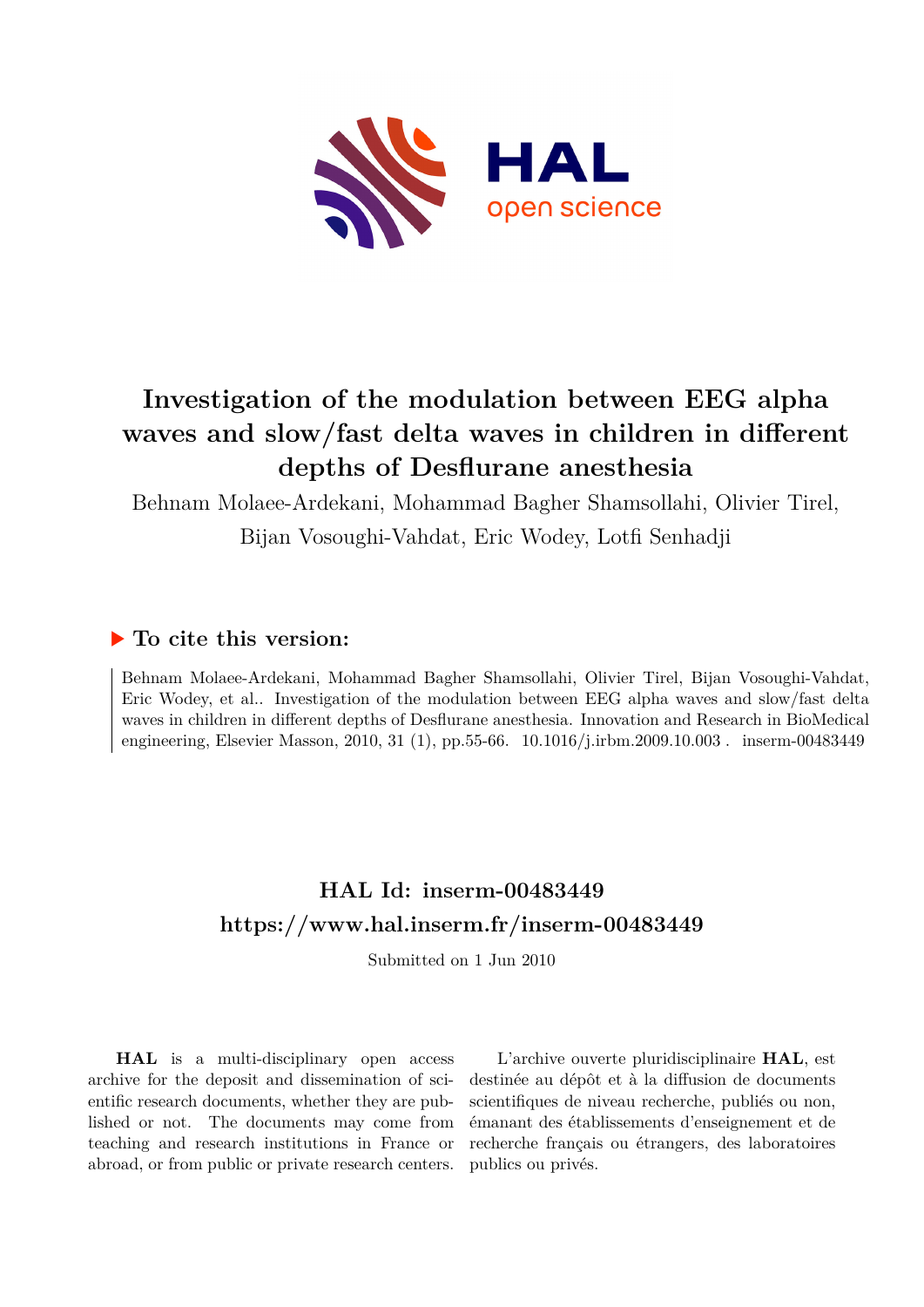# **Investigation of the modulation between EEG alpha waves and slow/fast**

# **delta waves in children in different depths of Desflurane anesthesia**

Behnam Molaee-Ardekani<sup>1,2,3,†</sup>, Mohammad-Bagher Shamsollahi<sup>3,‡</sup>,

Olivier Tirel<sup>1,2,4</sup>, Bijan Vosoughi-Vahdat<sup>3</sup>, Eric Wodey<sup>1,2,4</sup>, Lotfi Senhadji<sup>1,2,\*</sup>

<sup>1</sup> INSERM, U 642, Rennes F-35000, France;

<sup>2</sup> Université de Rennes 1, LTSI, Rennes F-35000, France;

<sup>3</sup> BiSIPL, School of Electrical Engineering, Sharif University of Technology, Tehran, Iran;

4 CHU de Rennes, Service d'Anesthésie Réanimation 2, Rennes F-35000, France.

<sup>†</sup> [molaee-ardekani@ieee.org,](mailto:molaee-ardekani@ieee.org) \* [lotfi.senhadji@univ-rennes1.fr,](mailto:lotfi.senhadji@univ-rennes1.fr)  $\frac{1}{4}$ mbshams@sharif.edu

# **\* Corresponding author:**

Prof. Lotfi Senhadji

LTSI, Campus de Beaulieu, Université de Rennes 1 Bâtiment 22, 5émé étage 35042, Rennes France

Tel: (+33)223235577 Fax: (+33)223236917 Email: lotfi.senhadji@univ-rennes1.fr

### **First Author:**

**Behnam Molaee-Ardekani;** Email: molaee-ardekani@ieee.org; [behnam.molaee-ardekani@univ-rennes1.fr;](mailto:behnam.molaee-ardekani@univ-rennes1.fr) Address: LTSI, Campus de Beaulieu, Université de Rennes 1, Bât. 22, 5émé étage, 35042, Rennes, France; Tel: (+33) 223 23 55 01

### **Co-authors:**

**Mohammad-Bagher Shamsollahi**; Email: mbshams@sharif.edu **Olivier Tirel**; Email: [olivier.tirel@chu-rennes.fr](mailto:olivier.tirel@chu-rennes.fr)  **Bijan Vosoughi-Vahdat**; vahdat@sharif.edu **Eric Wodey**; Email: eric.wodey@chu-rennes.fr

> Submitted to IRBM (Ingénierie et Recherche Biomédicale), June 2009 Revised: Sept. 2009 Number of figures: 10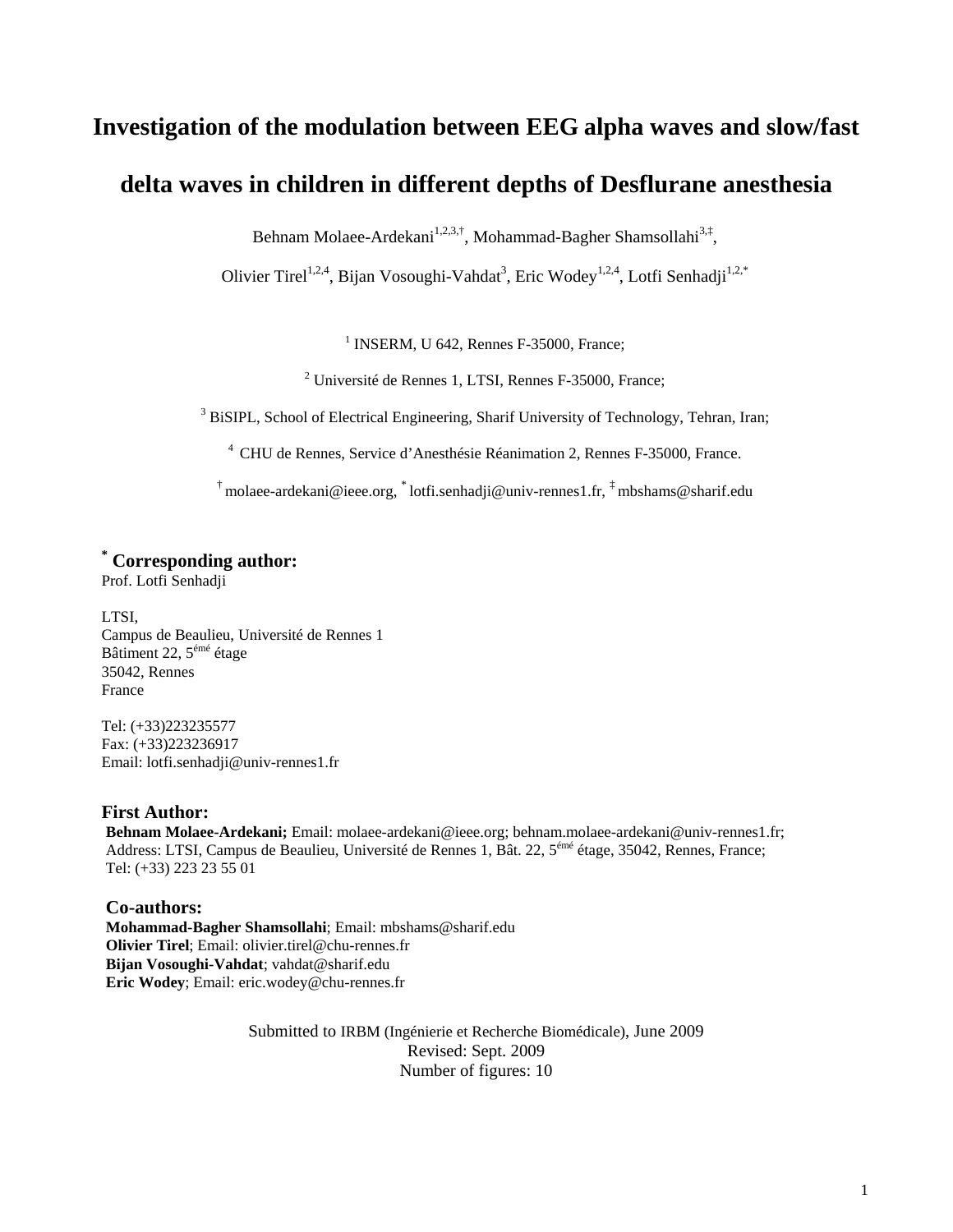#### Abstract

*Objectives:* **Investigation of the amplitude modulation of alpha-band EEG oscillations (i.e., grouping of alpha-band activities) by delta-band EEG activities in various depths of anesthesia (DOA).** 

*Methods:* **This modulation, which is a sort of phase dependent amplitude modulation, is studied in 10 children in various depths of Desflurane anesthesia. Two parameters are defined to quantify the modulation: strength of modulation (SOM) and phase of modulation (POM). SOM indicates to what extent delta and alpha activities are related to each other, and POM is the delta phase in which the alpha amplitude is maximal. These parameters are analyzed in different DOA for various formations of delta subbands.** 

*Results:* **The ability of POM and SOM were explored to characterize mechanisms contributing to delta activities and their correlation with the level of anesthesia. These parameters are influenced by DOA and frequency intervals of delta sub-bands. SOM takes higher values around certain frequency ranges of delta band. According to this, delta band comprises three main sub-bands in various unconsciousness levels. Although boundaries of these sub-bands change with DOA, they are almost in [0.1 – 0.5] Hz (very slow delta), [0.7 – 1.7] Hz (slow delta) and [2 – 4] Hz (fast delta) intervals. POMs relating to slow and fast delta bands increase with consciousness level. This is an indication that delta waves differently modulate alpha EEG activities (in terms of phase lag) in different DOA. In deep anesthesia, POM relating to fast delta correlates with DOA better than POM relating to slow delta does. In light anesthesia this correlation is inversed. Investigation regarding to different formations of delta sub-bands shows that POM relating to [1.8 – 4] Hz is a proper choice for distinguishing deep, moderate and light anesthesia.** 

*Conclusion:* **SOM allows separating mechanisms underlying delta band activities, and POM can be seen as a complementary neurophysiologic-based parameter for quantifying DOA.** 

**Key words: Modulation; Phase coupling; EEG; Slow Delta; Fast Delta; Delta band segmentation; Desflurane Anesthesia; Depth of Anesthesia; BIS™.**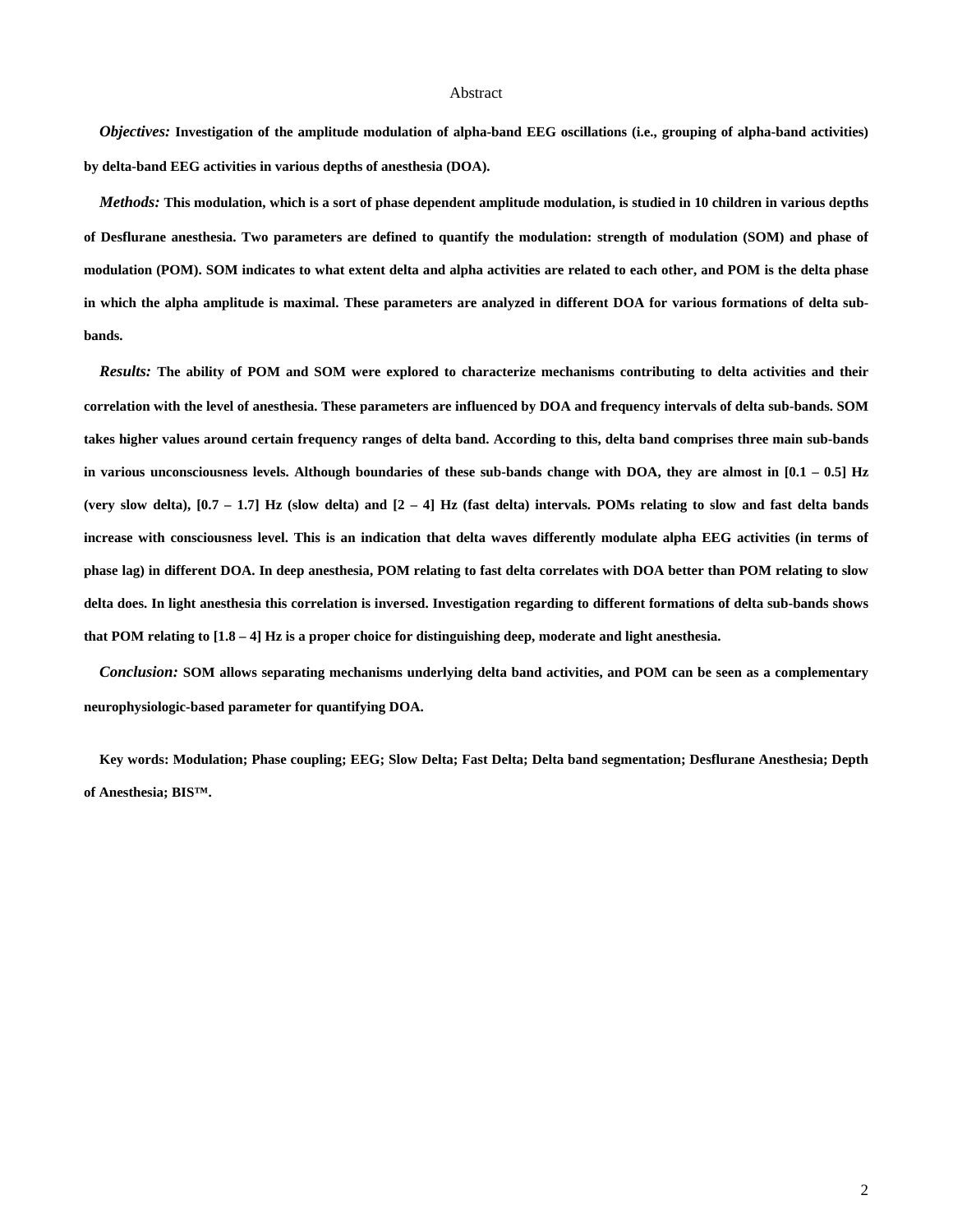#### **1. INTRODUCTION**

When an anesthetic agent is inducted and anesthesia deepens, the electroencephalogram (EEG) becomes more regular before disappearing into an isoelectric activity in very deep anesthesia. In moderate to deep anesthesia the EEG is dominated by globally coherent slow waves activities in the delta frequency range (Constant, Seeman et al. 2005). Scalp EEG as well as single neurons show that delta band may comprise different types of activities. Benoit et al. by the use of scalp EEG power spectra during non-REM sleep showed that slow and fast delta components differently correlate to alpha and beta frequency bands (Benoit, Daurat et al. 2000). They considered  $[0.7 - 2]$  Hz interval as slow delta and  $[2 - 4]$  Hz interval as fast delta. Studies on neural activities by Steriade et al. (Steriade, Amzica et al. 1996; Steriade 2006), showed that slow oscillation (< 1 Hz) has the ability to trigger and group cortical network firing, which correspond to higher frequency EEG activities from delta  $(1 - 4)$  Hz) to gamma  $(30 - 60)$  Hz). Steriade et al. indicated (by the means of neuronal recordings) that the hyperpolarized phase of slow oscillation is associated with a global dysfacilitation in corticothalamic networks resulting in reduced neural firing. The depolarizing phase, on the other hand, is found to be accompanied by a corticothalamic facilitation of neural firing. Fell et al. used the scalp EEG data during sleep and showed that sigma activity  $([12 - 16]$  Hz) is modulated by slow EEG oscillations (Fell, Elfadil et al. 2002). However, they did not find a strong modulation between slow delta waves and gamma oscillations on scalp EEG recordings as Steriade et al. had shown in their neuronal level recordings. In another study, Molle et al. found that grouping of spindle ( $[12 - 15]$  Hz) and fast activities in the beta band ( $[15 - 25]$  Hz) are coincident with slow oscillations in human slow wave sleep (Molle, Marshall et al. 2002). Interestingly, it has been also shown that infraslow oscillations  $([0.02 - 0.2]$  Hz) are also strongly synchronized with faster activities, as well as with the interictal epileptic events and K-complexes (Vanhatalo, Palva et al. 2004).

All abovementioned studies examine the EEG or neural activities during sleep or light Ketamine-Xylazine anesthesia. It remained unclear, however, whether or not the modulation of high-frequency EEG activities by slow oscillations (in the delta band) is independent of the level of unconsciousness induced by anesthetic agents. In this study, we use Desflurane agent and investigate the amplitude modulation of alpha waves by different frequency components of delta band. Two parameters are defined to characterize this modulation: phase of modulation (POM) and strength of modulation (SOM). These parameters have neurophysiologic bases, and somehow show the status of information processing in the brain. They are analyzed in 10 children in different depths of anesthesia (DOA). SOM indicates to what extent delta and alpha activities are related to each other in terms of amplitude modulation, and POM is the delta phase for which the alpha amplitude is maximal. Investigation into these parameters in microscopic and macroscopic scales not only has theoretical benefits but also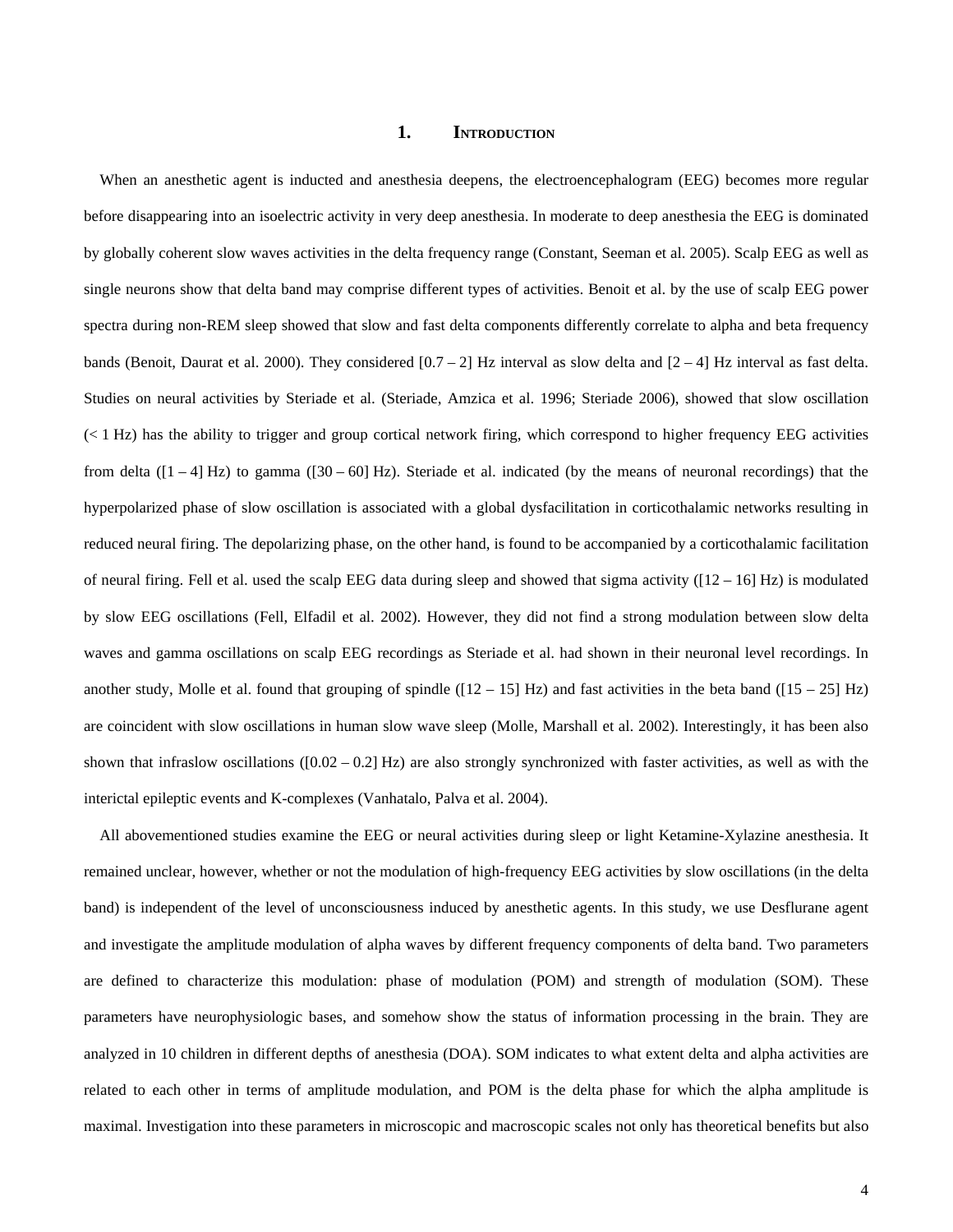may find some applications in patient monitoring techniques. As an example, in this article we show that POM can be helpful for quantifying DOA. We also use SOM as a criterion to identify different types of delta band components.

This paper is organized as follows. The methodology is given in the next section. It contains description of EEG recording protocol and signal processing required for deriving POM and SOM parameters. These parameters are reported for a single patient to help readers become more familiar with POM and SOM concepts. Results are reported in section 3 and finally, discussions and suggestions for future studies form the last section of this paper.

### **2. MATERIALS AND METHODS**

### **2.1. Data recording protocol**

After approval from the Human Studies Committee, 10 children (8 males, 2 females, age  $105\pm21$  month) requiring elective surgery were recruited into the study with parental consent. None of the children was premedicated. EEG electrodes (3M Red Dot Silver/Silver Chloride model 2269T, 3M Health Care, St Paul, USA) were placed adjacent to the pediatric BIS™ electrodes (Aspect XP™ Medical Systems, Newton, IL, USA), which are located in the frontal region of the brain ( $F_p$ ,  $F_7$ ). BIS™ monitor, which is a commercial device (and thus it is a black box system), integrates several disparate descriptors of the EEG into a single variable which is called Bispectral Index (denoted by BIS™) (Rampil 1998). These descriptors are burst suppression ratio (Bruhn, Bouillon et al. 2000), Beta ratio  $(\log(P_{30-47\text{Hz}}/P_{11-20\text{Hz}}))$ , and SynchFastSlow  $(\log(B_{0.5-47\text{ Hz}}/B_{40-47\text{ Hz}}))$  (Morimoto, Hagihira et al. 2004). P stands for power spectrum, and B stands for bispectrum. To derive these parameters, it is required that EEG is analyzed in time, frequency and bispectral (Sigl and Chamoun 1994) domains, respectively.

All EEG recordings (PowerLab™, ADInstruments, Castle Hill, NSW, Australia) were started a few minutes after the intubation when age corrected expired Desflurane concentrations (Mapleson 1996) were stabilized at 2 MAC. For a 10-year old child, Desflurane concentration is almost 7.5 Vol% at 1 MAC. According to definition, 1 MAC is the Minimum Alveolar Concentration of an anesthetic agent at 1 atmosphere pressure at which 50% of patients still move in response to a noxious stimulus. EEG recordings were obtained in the absence of any surgical stimulation. [Figure 1](#page-5-0) illustrates the protocol that was followed to change the drug concentration. Desflurane concentration changed stepwise from 2 MAC to 1 MAC and then to 0.5 MAC during 20 minutes. After each transition, the concentration was kept constant for about 10 minutes until the target drug concentration in the brain and EEG signals become stabilized. The surgery was started a few minutes after the increase of drug concentration following the twenty-minute EEG recording protocol. Sampling rates of EEG signals were equal to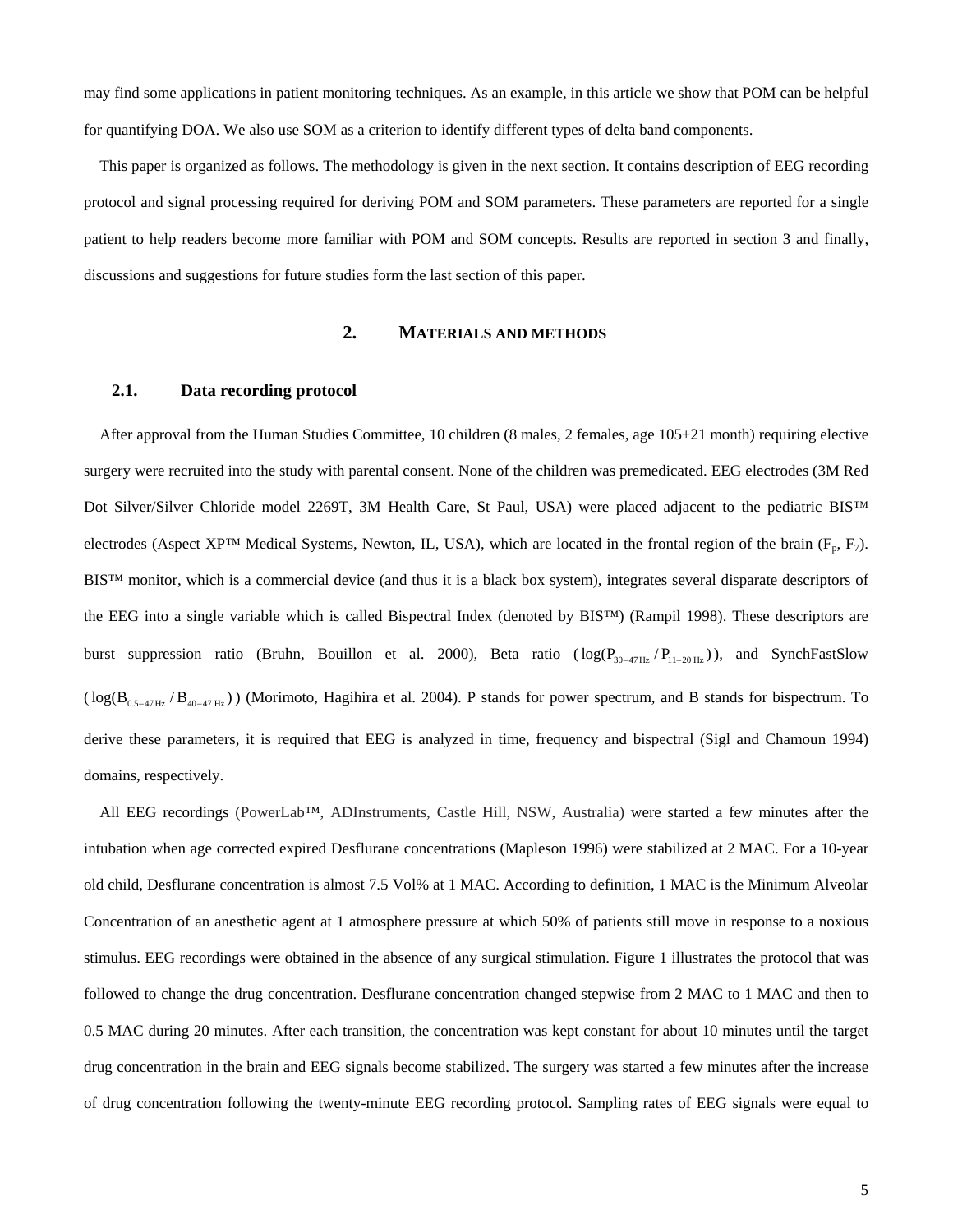400 Hz, and BIS™ index was also recorded by the Aspect XP™ machine every minute, independently from the EEG recordings (Tirel, Wodey et al. 2006).



<span id="page-5-0"></span>Figure 1 : Concentration of Desflurane changes stepwise (after intubation) from 2 to 1 and then to 0.5 MAC in 20 minutes. EEG signal is recorded continuously, and BIS index is registered once in every minute.

### **2.2. Signal processing**

#### *2.2.1. Delta sub-bands and filtering*

POM and SOM can be defined for any pair of EEG wave components. In this paper, the higher-frequency component always belongs to  $[8 - 13]$  Hz frequency interval (which is referred to as alpha component), whereas the lower-frequency component may correspond to various delta sub-bands. In brief, delta sub-bands considered in this study are categorized to one of the following types: very slow  $\delta^{s}$ , slow  $\delta^{s}$ , fast  $\delta^{F}$ , narrow  $(\delta^{N}_{f})$ , cumulative slow1  $(\delta^{CS}_{f})$ , cumulative slow2  $(\delta_f^{CS2})$  and cumulative fast  $(\delta_f^{CF})$ . *f*-indexed symbols indicate a set of delta sub-bands; for example,  $(\delta_f^{CS1})$  consists of 25 delta sub-bands. EEG component corresponding to each of the above delta sub-bands was extracted from raw EEG using band-pass elliptic IIR filters (two cascaded high-pass and low-pass filters) provided by MATLAB® (*ellip* function). Orders of the filters were determined by *ellipord* function. We set peak-to-peak ripples (Rp) and minimum required stop-band attenuations (Rs) of the filters to 0.5 and 20 dB, respectively. In the following, characteristics of the pass-band filters are described for all the abovementioned delta sub-bands.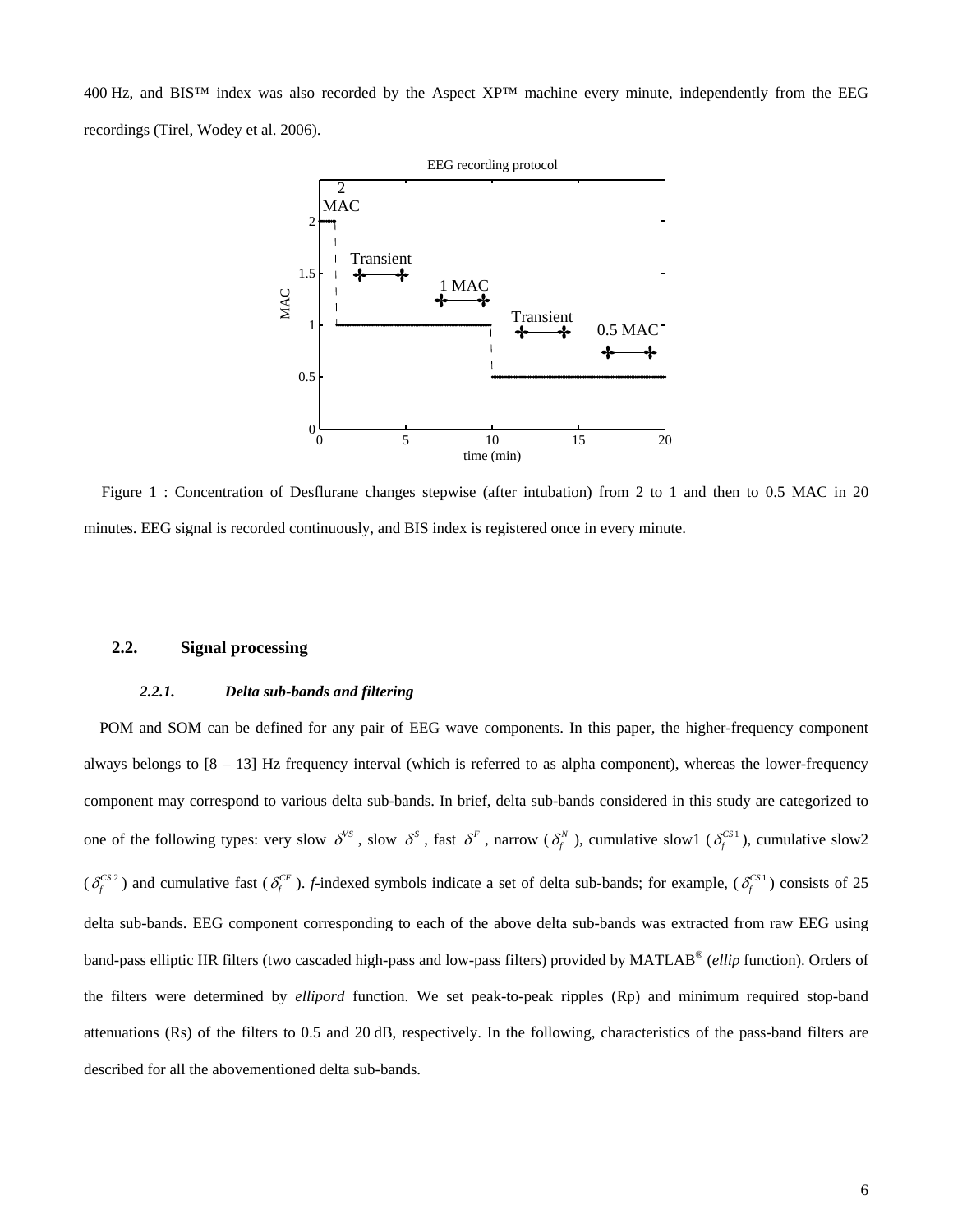The intervals  $[0.1 - 0.5]$  Hz (very slow delta),  $[0.7 - 1.7]$  Hz (slow delta) and  $[2 - 4]$  Hz (fast delta) define  $\delta^{VS}$ ,  $\delta^S$  and  $\delta^F$  sub-bands, respectively. Each of  $(\delta_f^{\text{CS1}})$ ,  $(\delta_f^{\text{CS2}})$ ,  $(\delta_f^N)$  and  $(\delta_f^{\text{CF}})$  represents a set of delta sub-bands ([Figure 2\)](#page-7-0).  $(\delta_f^{\text{CS1}})$ and  $(\delta_f^{\text{CS 2}})$  consist of 25 and 19 sub-bands, respectively. Lower edge frequencies of these two sets of sub-bands are set to 0.1 and 0.6 Hz, respectively. Upper edge frequencies increase linearly. A sub-band is thus determined by setting *f* to a real number. For example, sub-bands  $\delta_{2,4}^{CS1}$  and  $\delta_{2,4}^{CS2}$  corresponds to intervals  $[0.1 - 2.4]$  Hz and  $[0.6 - 2.4]$  Hz, respectively. Lower and upper transition bands between pass-bands and stop-bands are equal to 0.09 and 0.2 Hz, respectively. One major difference between ( $\delta_f^{\text{CS1}}$ ) and ( $\delta_f^{\text{CS2}}$ ) is that the first set gathers sub-bands related to very slow, slow and fast delta activities, but the second one includes sub-bands related only to slow and fast delta activities.

 $(\delta_f^N)$  contains 26 narrow bands. Bandwidths are equal to 0.15 Hz and central frequencies increase linearly. Setting f to a real number fully determines a sub-band. For example,  $\delta_{2,4}^N$  corresponds to the sub-band [2.325 – 2.475] Hz. Transitions bands are set to 0.05 Hz. ( $\delta_f^{CF}$ ) contains 24 sub-bands. Lower edge frequencies of these sub-bands increase linearly while their upper edge frequencies are all equal to 4 Hz. Transition bands are set to 0.2 Hz. Setting the subscript *f* to a given value specifies a unique sub-band; for example,  $\delta_{2,4}^{CF}$  designate the sub-band [2.4 – 4] Hz. [Figure 2](#page-7-0) illustrates the three  $(\delta_f^N)$ ,  $(\delta_f^{CS1})$  and  $(\delta_f^{CF})$  sub-band sets. In order to better investigate the relation between slow delta band activities and alpha activities, distribution of central frequencies of  $(\delta_f^{CS1})$ ,  $(\delta_f^{CS2})$ ,  $(\delta_f^{N})$  and  $(\delta_f^{CF})$  sets is more concentrated in lower delta band (i.e.  $<1.2$  Hz).

Throughout this paper, if a parameter is related to one of the abovementioned sub-bands, the name of that parameter is concatenated with the superscript of the given sub-band. For example, if a POM is calculated between a slow delta sub-band  $(\delta^s)$  and alpha band, it is then denoted by S-POM. Similarly, other parameters such as CS1-POM, N-SOM, CF-POM, etc. are also defined.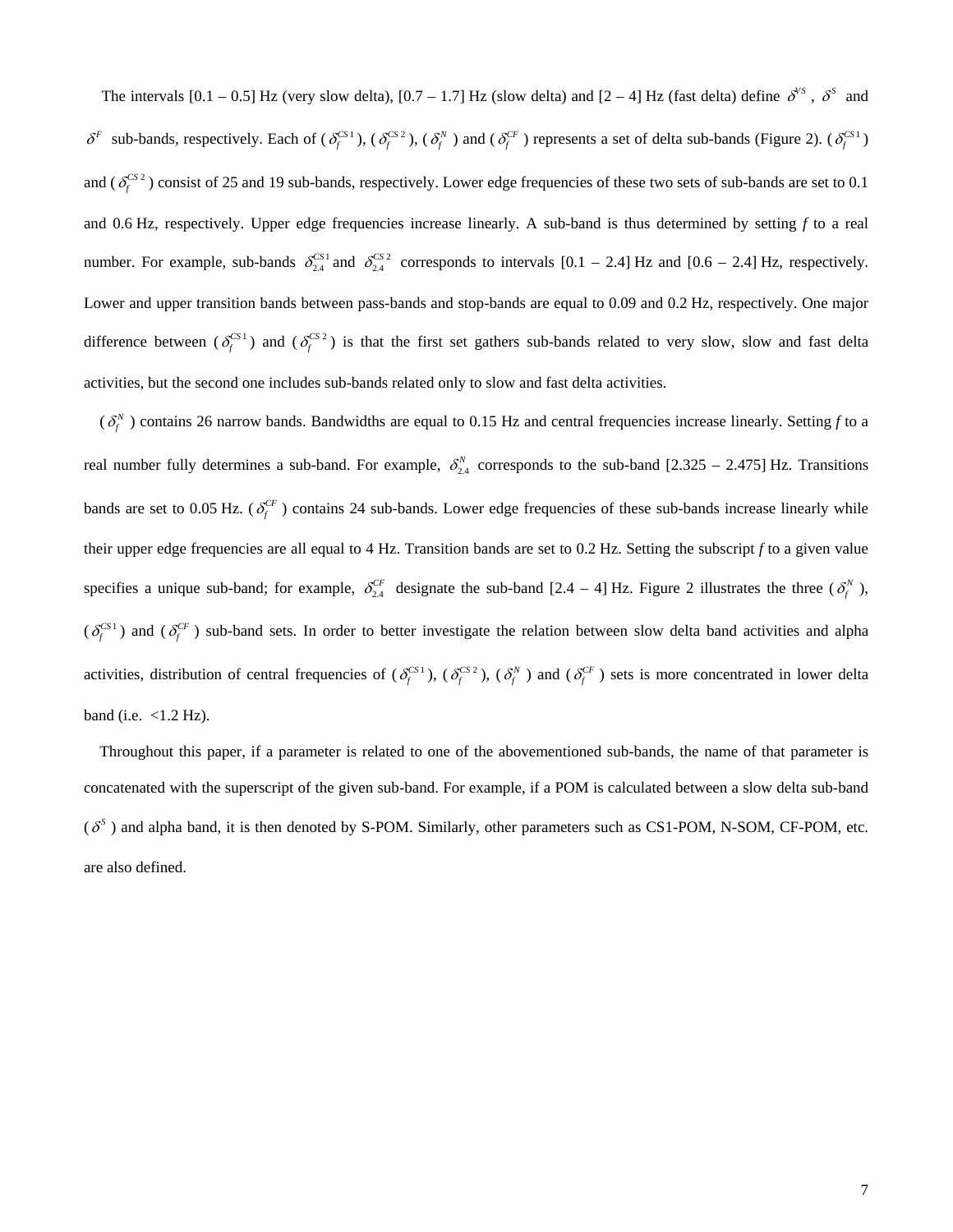

<span id="page-7-0"></span>Figure 2 : A schematic representation of cumulative slow1 (CS1), narrow (N) and cumulative fast (CF) delta sub-bands. Transitions between pass-bands and stop-bands of delta sub-bands are indicated by green rectangles in both end sides of pass-band horizontal bars. Since  $(\delta_f^{CS1})$  and  $(\delta_f^{CS2})$  sub-bands are only different in their lower edge frequencies (i.e. 0.1 Hz vs. 0.6 Hz),  $(\delta_f^{\text{CS2}})$  sub-bands are not shown in this figure. Pass-band intervals of three filters have been indicated in the figure. For example,  $\delta_{2,4}^N$  is characterized by [2.325 – 2.475] Hz pass-band interval (width: 0.15 Hz) and 0.05 Hz margins.

#### *2.2.2. Calculating POM*

The procedure for calculating POM between an alpha wave and an EEG wave component in a given delta sub-band is as follows. For the sake of simplicity, we use the term delta wave instead of delta sub-band wave.

1) The EEG signal is down sampled to 80 Hz, decomposed into 50% overlapped epochs of 30 sec and then the mean value is removed from each epoch. [Figure 3](#page-9-0)(a) illustrates 10 sec of an EEG epoch recorded at 1 MAC.

2) Delta  $\delta(t)$  and alpha  $\alpha(t)$  waves are extracted from the EEG epoch (IIR filtering) and their powers are normalized to one ([Figure 3\(](#page-9-0)b1, b2, d)). Two different examples of  $\delta(t)$  are illustrated in the figure. In Figure 3(b1),  $\delta(t)$  represents slow delta sub-band  $\delta^s$ , and in [Figure 3\(](#page-9-0)b2), it represents fast delta sub-band  $\delta^F$ .

3) Analytic signal of a given delta wave is obtained by taking Hilbert transform of  $\delta(t)$  (Oppenheim, Schafer et al. 1999; Proakis and Manolakis 2006):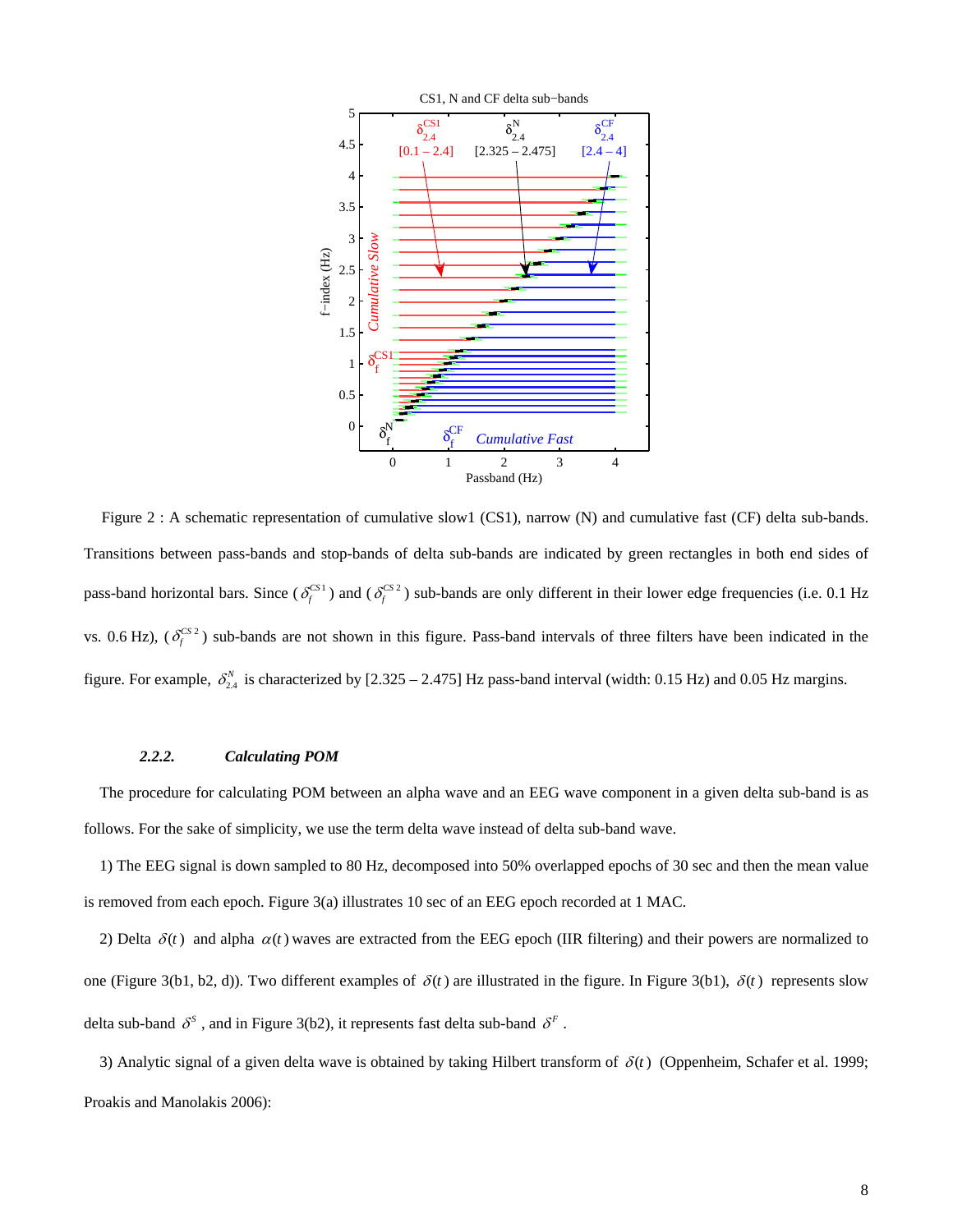$$
\delta_{\text{And}}(t) = \delta(t) + i \, \mathbb{H}\big(\delta(t)\big)
$$

$$
\mathbb{H}\big(\delta(t)\big) = -\frac{1}{\pi} \lim_{\varepsilon \to 0} \int_{\varepsilon}^{\infty} \frac{\delta(t+\tau) - \delta(t-\tau)}{\tau} d\,\tau = \mathbb{F}^{-1}\big(-i \, \text{sgn}(\omega) \, \mathbb{F}\big(\delta(t)\big)\big)
$$

where  $\mathbb H$ ,  $\mathbb F$  are Hilbert and Fourier transforms, respectively,  $i = \sqrt{-1}$  and  $sgn(\omega)$  is sign function which takes -1 and +1 values for negative and positive arguments, respectively.

The angle of the obtained analytic signal  $\delta_{\text{And}}(t)$  represents instantaneous phase of delta wave. This angle is calculated as follows ( [Figure 3\(](#page-9-0)c1, c2)).

$$
\angle \delta(t) = \tan^{-1}\left(\mathbb{H}\left(\delta(t)\right)/\delta(t)\right)
$$

Basically, it can be said that each cycle of the delta wave is mapped to the  $(-\pi, \pi]$  interval.

4) Absolute value of  $\alpha(t)$  is passed through the same IIR filter that was employed to extract  $\delta(t)$  from the EEG epoch and the power of the resulted signal is normalized to one. This resulted signal is referred to as alpha-amplitude signal and is denoted by  $|\alpha(t)|_a$  ([Figure 3\(](#page-9-0)e1, e2)).

5) A 62-bin amplitude-distribution is formed by data samples of  $|\alpha(t)|$  according to data samples of ∠ $\delta(t)$  (Figure [3\(](#page-9-0)f1, f2)). This 62-point amplitude-distribution which is referred to as modulation signal (MS), indicates mean amplitude of alpha waves for different delta phases. The detailed procedure for calculating an MS is as follows (this procedure is illustrated schematically in [Figure 4\)](#page-10-0):

- (i) The ( $-\pi$ ,  $\pi$ ] interval is divided into 62 bins ( $\sim$  0.1 rad for each bin).
- (ii) Each data sample of  $\angle \delta(t)$  is labeled with a number between 1 and 62 (bin index) according to its value. For example, [Figure 4](#page-10-0) indicates that the bin index 21 corresponds to the (-1.1148, -1.0134] rad phase interval.
- (iii) Concurrent data samples of  $|\alpha(t)|_a$  and ∠ $\delta(t)$  take the same bin index.
- (iv) A 62-bin amplitude-distribution is formed using data samples of  $|\alpha(t)|_a$ . To do so, the mean amplitude of those data samples of  $|\alpha(t)|_a$  having the same label is calculated.

Once the 62-point amplitude-distribution is obtained, the mean value of the amplitude-distribution is removed and the resulted 62-point signal is then smoothed using a Savitzky-Golay filter (Orfanidis 1995). Savitzky-Golay is an FIR filter that performs a local polynomial regression (of degree k). The polynomial order and frame size of the Savitzky-Golay filter were set to 3 and 19, respectively (*sgolayfilt* function in MATLAB®). The smoothed 62-point signal is called modulation signal MS. (Figure  $3(g)$ ).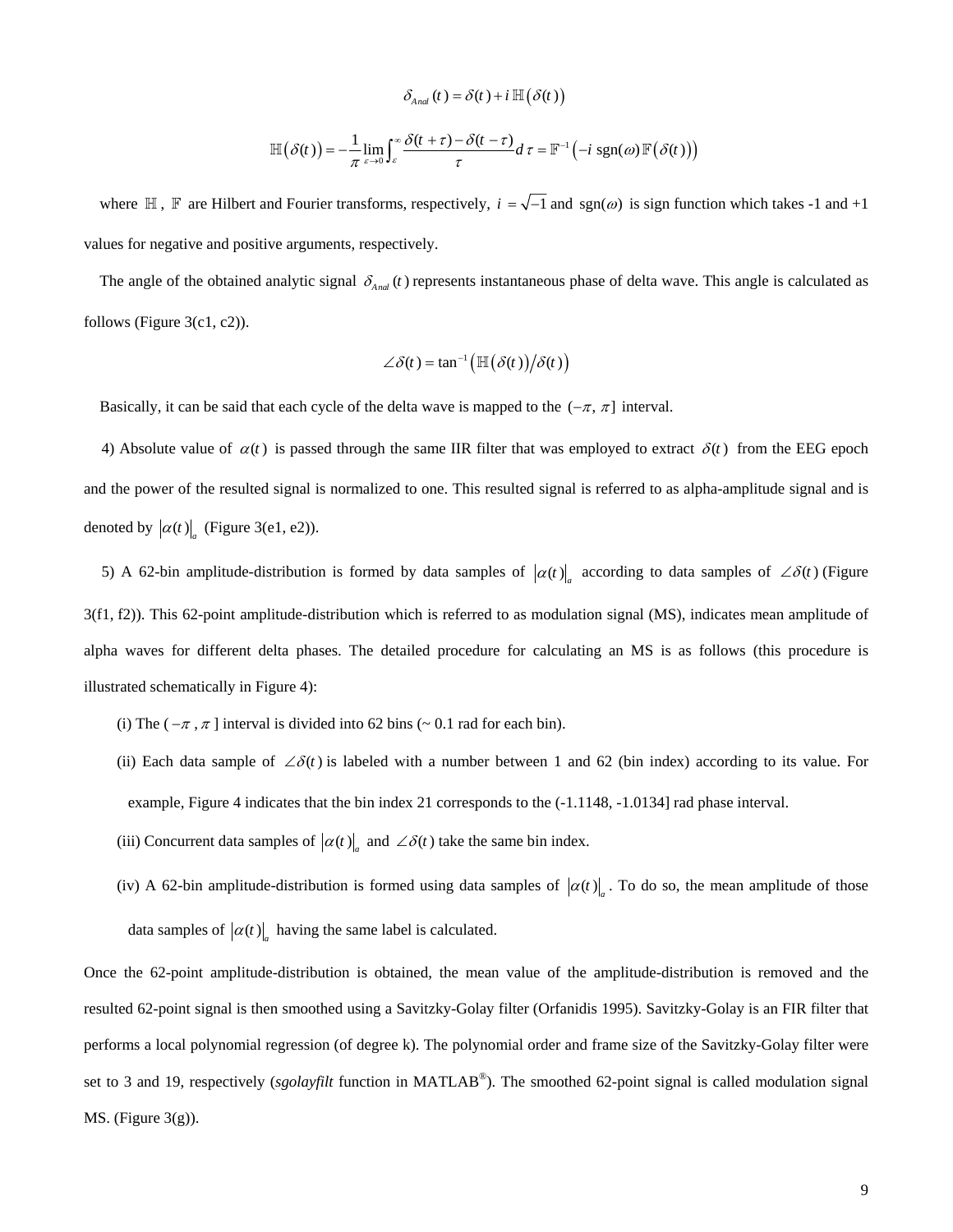6) POM is the phase for which the MS is maximal: POM =  $\arg \max(MS)$  (see markers in [Figure 3\(](#page-9-0)g)). If necessary, an  $\theta \in (-\pi, \pi]$ 

unwrapping procedure can be used to ensure phase continuity in successive EEG epochs.



<span id="page-9-0"></span>Figure 3 : (a) 10 sec of a zero-mean normalized EEG epoch at 1 MAC Desflurane anesthesia. (b) Delta waves extracted from the EEG epoch. Delta waves represent slow and fast delta sub-bands in part (b1) and (b2), respectively. Frequency responses of IIR filters corresponding to slow and fast delta sub-bands are also sketched in the figure. (c) Delta phases corresponding to delta waves illustrated in part (b). (d) Alpha component of the EEG epoch. Pass-band of the alpha-band filter is in [8 – 13] Hz interval. (e) Alpha-amplitude signals corresponding to slow and fast delta waves. They are obtained by taking the absolute values of alpha waves and applying a filtering procedure. Slow and fast delta sub-band IIR filters have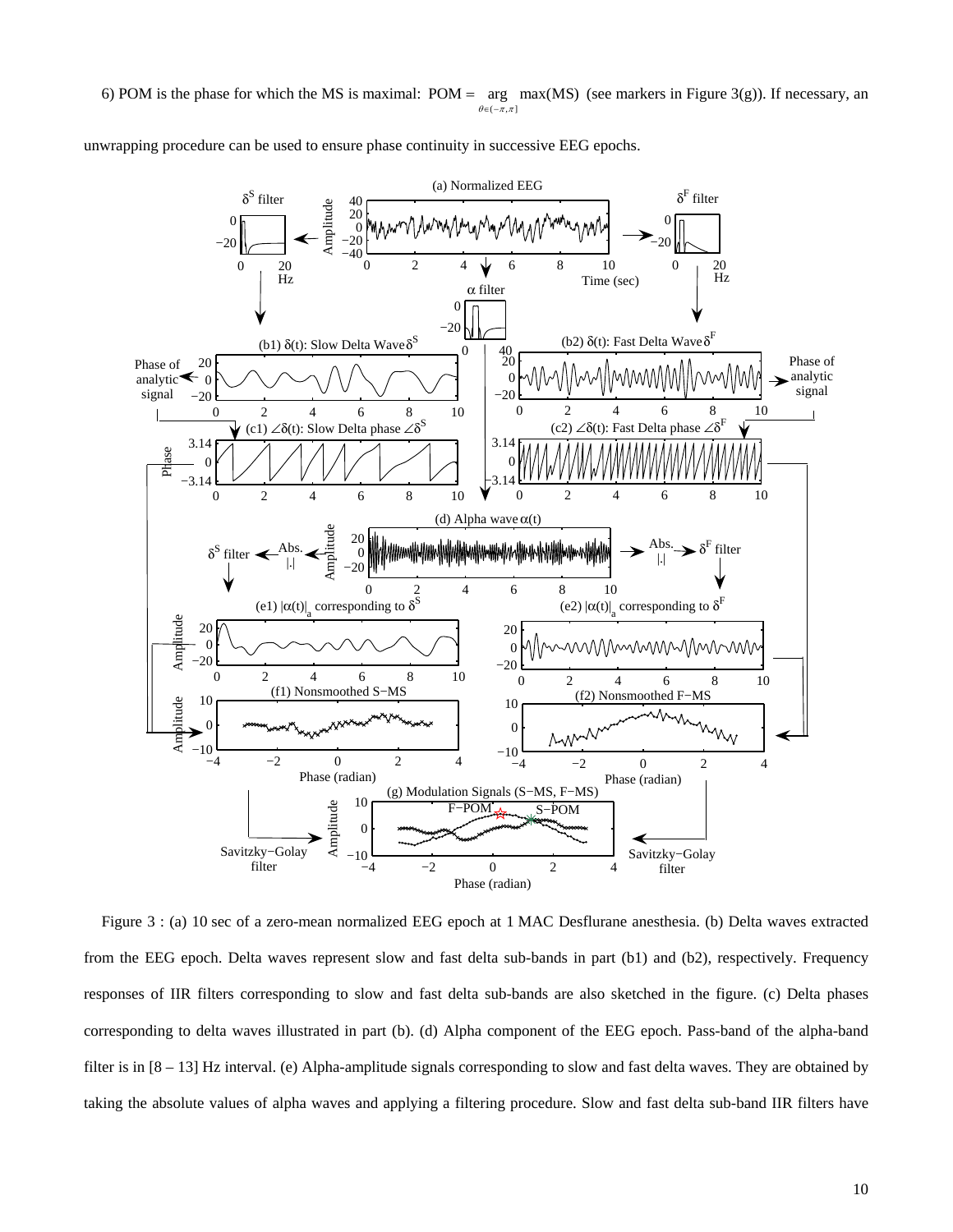been employed for alpha-amplitude signals illustrated in (e1) and (e2), respectively. (f) Non-smoothed modulation signals. Notice that non-smoothed modulation signals are obtained by analyzing the entire 30 s of EEG epoch. (g) Modulation signals resulting after applying Savitzky-Golay filters on non-smoothed modulation signals (f1, f2). S-POM and F-POM are indicated by two markers.



<span id="page-10-0"></span>Figure 4 : A schematic diagram of the procedure for obtaining a 62-point modulation signal. Concurrent samples of alphaamplitude  $|\alpha|_a$  and delta phase ∠ $\delta$  signals take same labels. For instance, those samples of delta phase signal that are labeled 21 are indicated in the diagram. These samples are between -1.1148 and -1.0134 rad. Mean value of alpha-amplitude signal is calculated for each label (between 1 and 62). The resulted 62-point signal is then centered to form the non-smoothed modulation signal.

#### *2.2.3. Calculating SOM*

SOM is the other parameter that will be discussed beside POM in this study. SOM may accompany POM to indicate to what extent the modulation between the considered delta wave and alpha band is strong. A strong modulation means coincidence of a fixed delta phase value with local maximums (or minimums) of  $|\alpha(t)|$  in successive cycles of delta oscillations. Conversely, If the modulation is weak, maximums (or minimums) of  $|\alpha(t)|$  coincide with different delta phase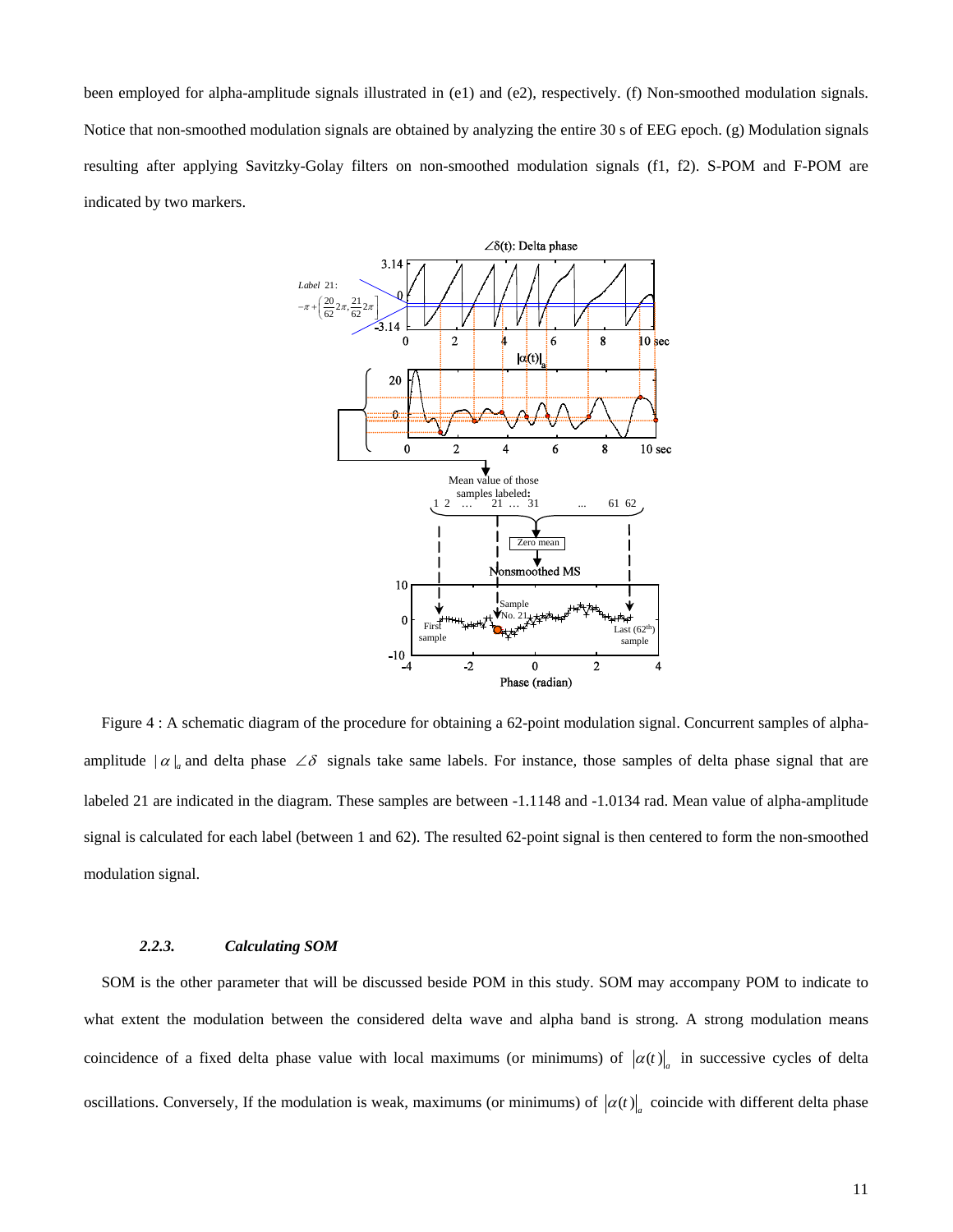values. [Figure 5](#page-11-0) compares a strong and a weak amplitude modulation. This figure illustrates 15 sec of two delta phase signals  $\angle \delta(t)$  and their corresponding alpha-amplitude signals  $|\alpha(t)|_a$ . Maximum values of  $|\alpha(t)|_a$  are connected to their corresponding delta phases by vertical lines. In part A, most of these vertical lines point to phase values around 2.5 rad whereas, in part B, vertical lines randomly target different phase values. As a consequence, MS of a weak modulation is flatter than MS of a strong modulation and it does not usually have a dominant extremum. SOM is a parameter which is designed to quantify this characteristic of MS and to measure its flatness. In this study, the MS is smoothed, and then its standard deviation is expressed as SOM. Smoothing is done by the Savitzky-Golay filter used before. Smoothing increases the contrast between a weak and a strong modulation. As [Figure 5](#page-11-0) depicts, the MS in part A has both a wide range and a wide histogram and thus it has a high standard deviation (4.87 vs. 0.95 in part B).



<span id="page-11-0"></span>Figure 5 : Comparison of a strong (A) and a weak (B) modulation. (Left) 15 sec of two delta phase signals ∠ $\delta$  and their corresponding alpha-amplitude signals  $|\alpha|$ . Maximum values of  $|\alpha|$  are connected to their corresponding delta phases by vertical lines. In part A, most of the vertical lines point to phase values around 2.5 rad. In part B, vertical lines do not point to a specific phase value. (Middle) Smoothed modulation signals. The amplitude of the smoothed MS in part A is higher than the smoothed MS in part B. It also contains dominant local extrema, while the smoothed MS in part B has not a dominant extremum. (Right) Histograms of smoothed modulation signals. The histogram in part A is wider than the histogram in part B. SOM, which is the standard deviation of smoothed MS, is higher in part A than in part B.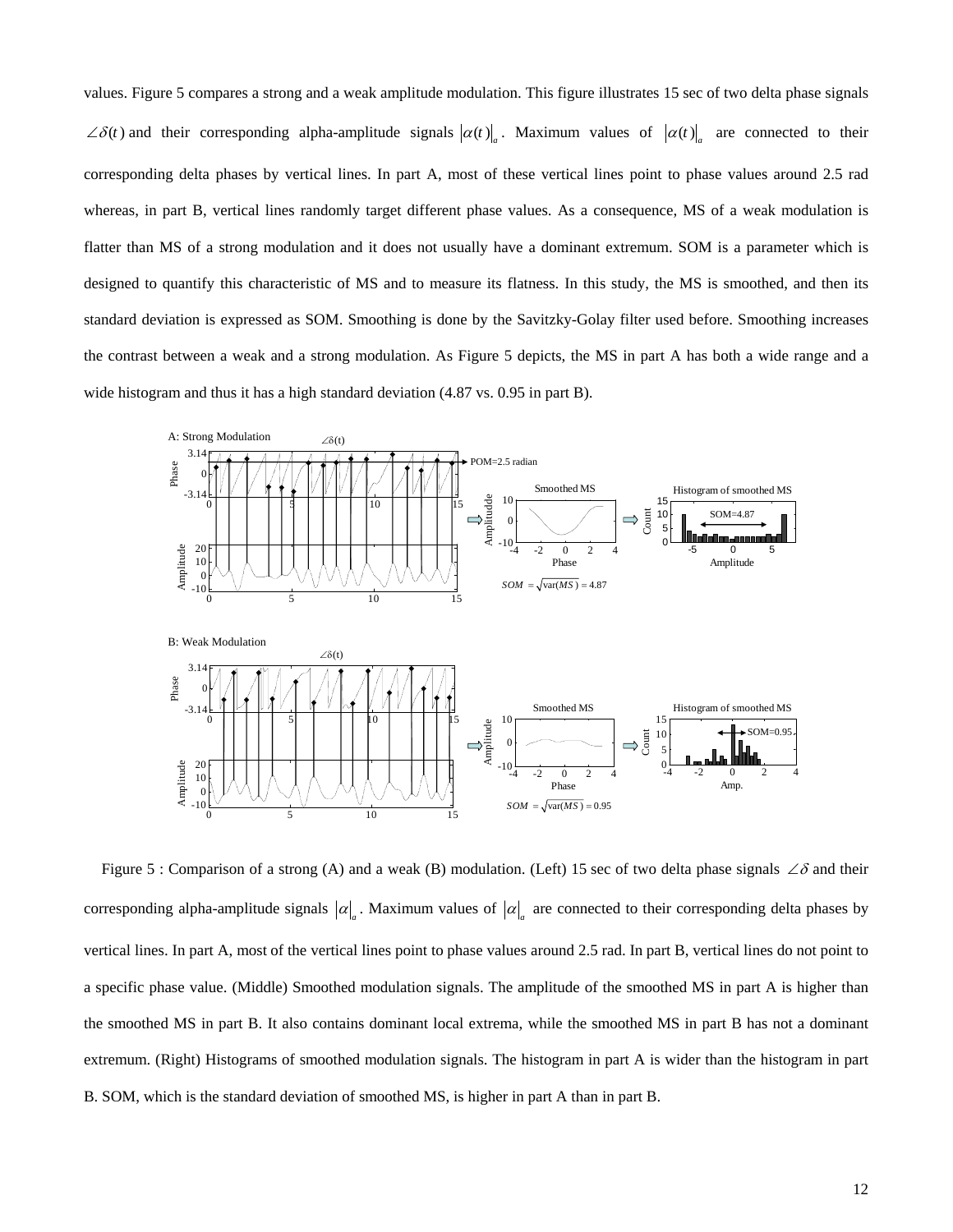### *2.2.4. Monitoring POM and SOM*

<span id="page-12-0"></span>[Figure 6](#page-13-0) part A illustrates a two-dimensional view of MSs of a patient obtained during the twenty-minute EEG recording. The left and right side images are related to S-MSs and F-MSs, respectively. Each column of the images, which are called Modulation Images (MI), corresponds to an S-MS or F-MS at a given time. As indicated in [Figure 6](#page-13-0) parts B and C,  $\delta^s$  – and  $\delta^F$  – related POM and SOM parameters can be monitored continuously from their corresponding S-MI and F-MI. Since it is generally expected that POM values do not change rapidly in successive EEG epochs, a smoothing filter (Savitzky-Golay filter, order 3, frame size 9) is applied on MI in the time-axis direction.

POM monitoring indicates that DOA is correlated to both S-POM and F-POM. In other words, in different DOA, maximum (or minimum) amplitudes of alpha waves appear in different phases of slow and fast delta waves. It can be said that delta waves and fast EEG oscillations are two phase-locked brain activities, and that their phase differences change with DOA. However, these phase differences are not identical for slow and fast delta waves. For instance, in this patient, when Desflurane concentration is stabilized at 1 MAC, F-POM and S-POM are around 0.5 and 2 rad, respectively. The maximum range of S-POM values over the entire twenty-minute EEG recordings is greater than the maximum range of F-POM values. In deep anesthesia (2 MAC) S-POM and F-POM are around -0.5 rad, and in light anesthesia (0.5 MAC), the S-POM is around  $\pi$  rad, whereas F-POM is around 2 rad. F-POM has a regular upward trend when DOA decreases, while S-POM does not exhibit such a regular tendency.



# COLOR PRINT GRAY-SCALE PRINT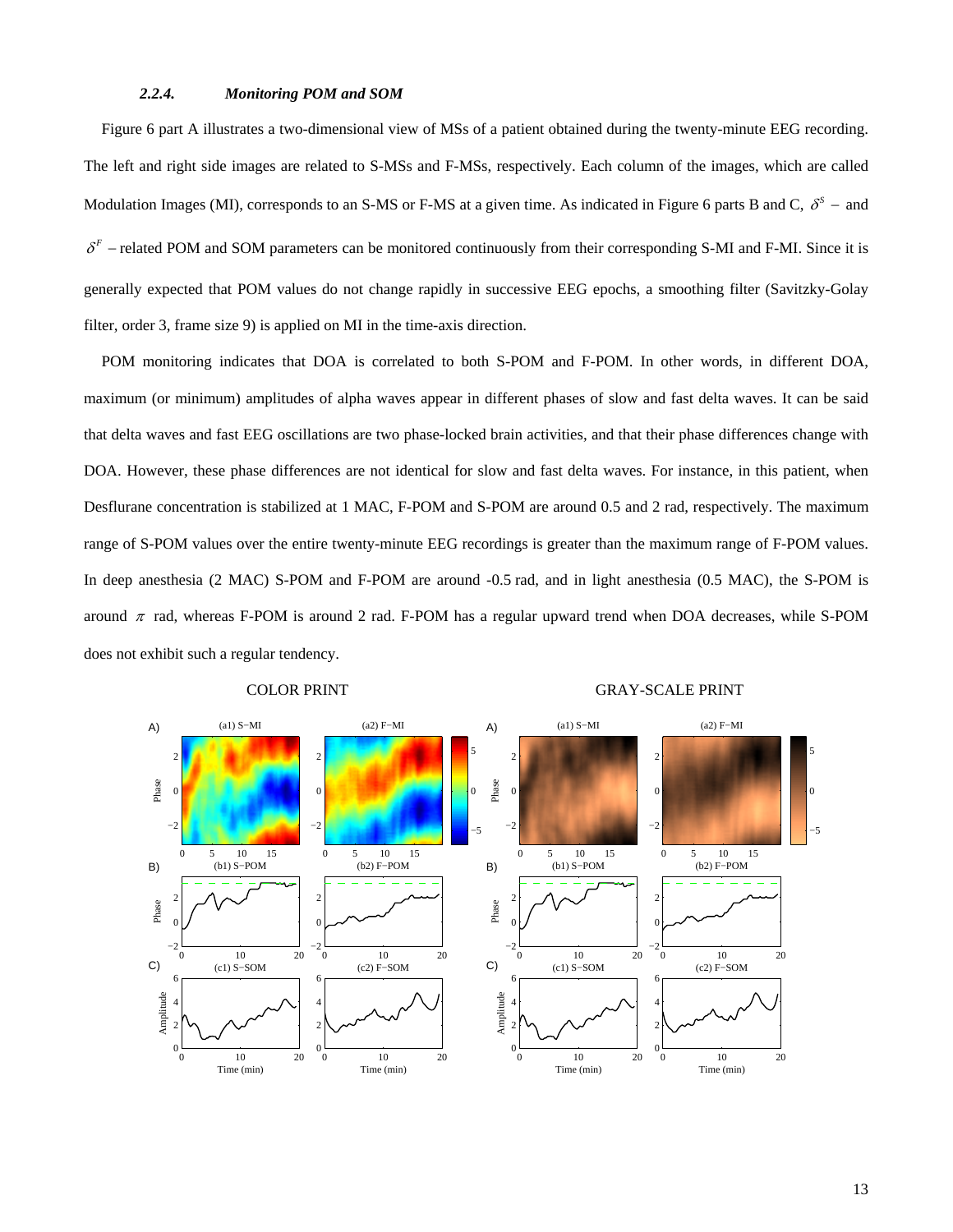<span id="page-13-0"></span>Figure 6 : (A) Modulation images corresponding to slow (a1) and fast (a2) delta sub-bands obtained on a patient. Each column of S-MI or F-MI corresponds to a modulation signal at a given time. (A) POM values in time domain. S-POM and F-POM values increase with a decrease in Desflurane concentration. Maximum range of S-POM during the entire 20 min of data analysis is higher than the maximum range of F-POM. In light anesthesia, S-POM is around  $+\pi$  rad (green dashed line). (C) S-SOM and F-SOM signals indicate to what extent the modulation is strong, and thus to what extent POM signals are reliable.

### **3. RESULTS**

### **3.1. Fast EEG oscillations are modulated by very slow, slow and fast delta waves**

We derived  $\delta_f^N$  – related SOMs (N-SOM) in different stages of anesthesia to find the relation between different narrowband delta sub-band components and alpha waves. [Figure 7](#page-14-0) depicts medians and quartile ranges (i.e. error bars at 25 and 75 percentiles: *prctile* function in MATLAB®) of N-SOM values obtained in all patients. These values are illustrated versus central frequencies of  $\delta_f^N$  – sub-bands (i.e. *f*-index) at  $t = 0$ , 9 and 19 minutes. These time indices are related to different stabilized depths of anesthesia at 2, 1 and 0.5 MAC, respectively. Medians and error bars indicate that delta band can be divided into three regions in which N-SOM values reach a maximum. This indicates that alpha waves are basically modulated by three delta sub-bands and also points out that the modulation between delta waves and alpha waves is not only seen in non-REM sleep (Benoit, Daurat et al. 2000) but also during various DOA.

Here, we will refer to the frequency interval [0.1 – 0.5] Hz as *very slow* delta sub-band. This frequency interval, which is the lowest delta sub-band, appears to be independent from Desflurane concentration. The very slow delta sub-band may correspond to the slow delta activity that has been reported in (Steriade, Nunez et al. 1993; Achermann and Borbely 1997). The second delta sub-band is referred to as *slow* delta sub-band. Desflurane concentration changes the boundary of this subband. In deep anesthesia at 2 MAC, it is almost extended from 0.5 to 1.2 Hz. When DOA decreases, this region moves a bit toward higher frequencies. For example at 0.5 MAC it is extended from 0.6 to 1.8 Hz. The central frequency of the slow delta band is around 1 Hz at 1 MAC and an increase/decrease of drug concentration may shift, a little bit, this frequency towards a lower/higher value. *Fast* delta band is the third sub-band that can be distinguished by N-SOM data. Basically, this band includes frequencies higher than 2 Hz. Central frequency of fast delta band varies with Desflurane concentration. However, it is roughly around 2.8 Hz. We mention that the division of delta band into VS, S and F delta sub-bands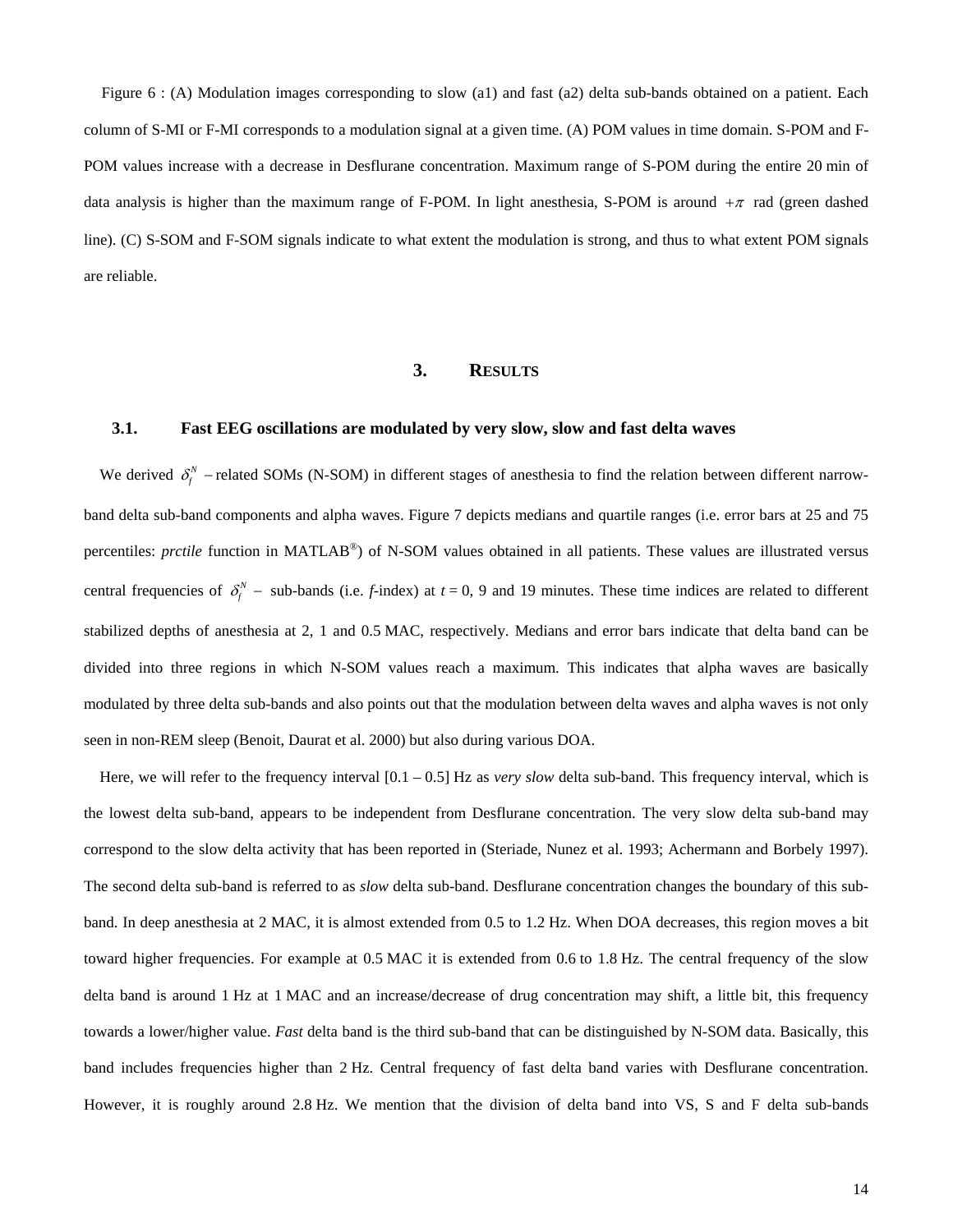

<span id="page-14-0"></span>Figure 7 : Median and quartile ranges of SOM values corresponding to narrow delta sub-bands (N-SOM) in all patients in different stabilized anesthesia in deep ( $t = 0$  min, 2 MAC), moderate ( $t = 9$  min, 1 MAC) and light anesthesia ( $t = 19$  min, 0.5 MAC). Error bars roughly indicate three dominant delta sub-band frequency intervals: [0.1 – 0.5] Hz, [0.7 – 1.7] Hz and  $[2 - 4]$  Hz relating to very slow (VS), slow (S) and fast (F) delta sub-bands, respectively.

#### **3.2. POM and SOM in slow and fast delta waves**

<span id="page-14-1"></span>In the case reported in section [2.2.4,](#page-12-0) it was shown that POM and SOM evolve with anesthesia. It was also indicated that slow and fast delta sub-bands give different POM values at a same given MAC. In this section, the overall characteristics of  $\delta^s$  − and  $\delta^F$  − related POM and SOM are reported based on 10 patients.

Error bars in [Figure 8\(](#page-16-0)a) illustrate mean and standard deviation values of S-POM and F-POM parameters in the patients in every minute of EEG recording protocol. Dot and X markers correspond to S-POM and F-POM parameters, respectively. These markers indicate that both types of POMs increase with the level of consciousness. However, the way that they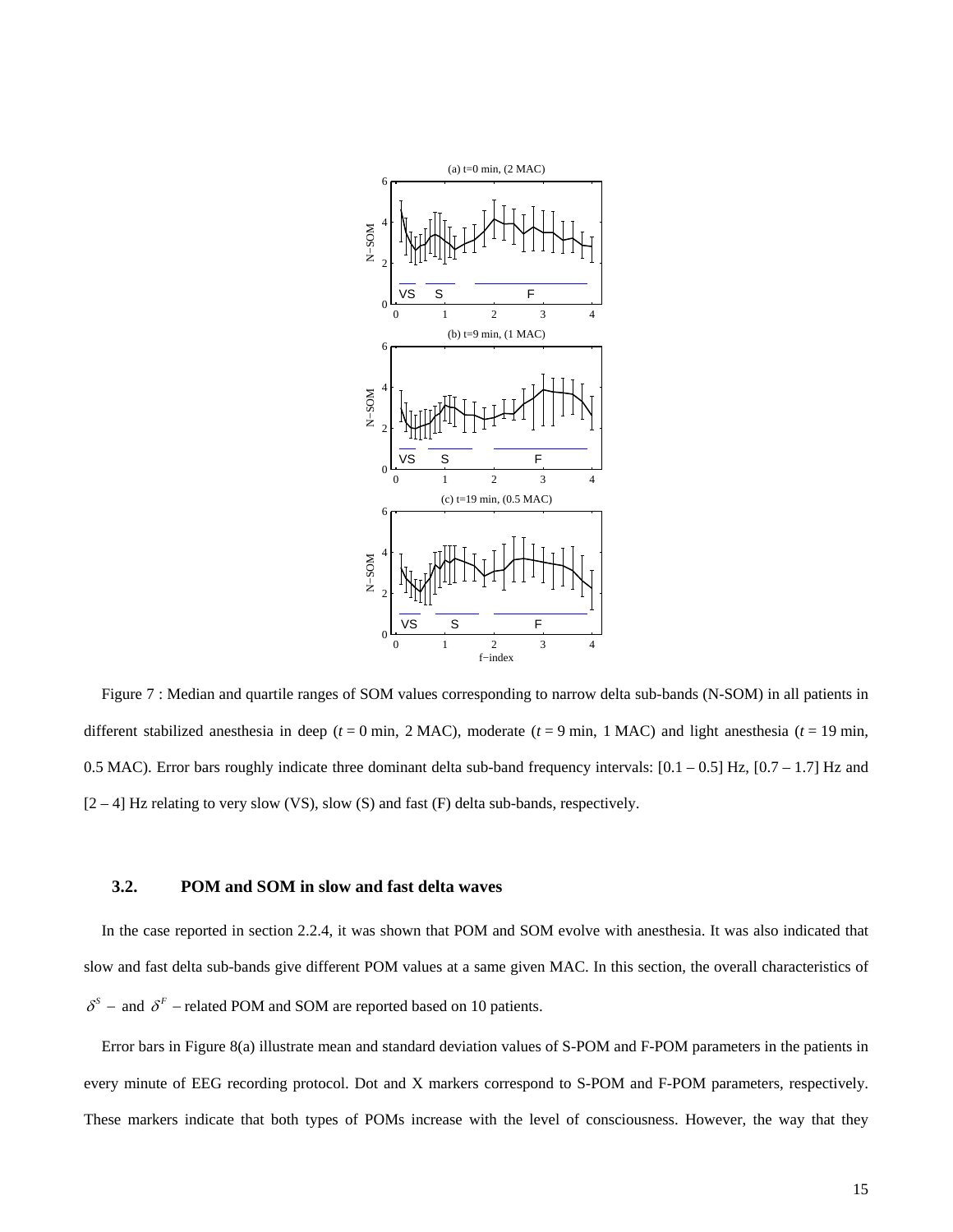increase depends on the type of delta sub-band. For example, at  $2$  MAC ( $t = 0$ ), mean values of S-POM and F-POM are around -0.5 rad, and at 1 MAC  $(t = 9 \text{ min})$ , these values are about 1.6 and 0.3 rad respectively. In light anesthesia  $(t = 19)$ standard deviation of S-POM is less than the standard deviation of F-POM. In deep anesthesia  $(t = 0)$ , it is the F-POM parameter that has a lower standard deviation.

[Figure 8](#page-16-0)(b) illustrates mean and standard deviation of S-SOM and F-SOM parameters in the patients. Dot and X markers correspond to S-SOM and F-SOM parameters. A comparison between mean values of S-SOMs and F-SOMs at *t* = 0 reveals that in deep anesthesia the relation between slow delta sub-band and alpha band is weak compared with the relation between fast delta sub-band and alpha band. Conversely, in light anesthesia, slow delta has a stronger relation to the alpha band.

F-SOM values have a rather complex behavior when Desflurane concentration changes from 2 to 1 MAC and from 1 to 0.5 MAC. Decreasing MAC induces oscillations in F-SOM values. These oscillations consist of a reduction and an increase of F-SOM values (like a biphasic response). More precisely saying, F-SOM exhibits a minimum about 3 minutes after the transition from 2 to 1 MAC. This behavior is also seen, with a lesser degree, about 2 minutes after the transition from 1 to 0.5 MAC. F-SOM exhibits maximum values in transitions from 2 to 1 and from 1 to 0.5 MAC.

For S-SOM parameter, we could not find an identical biphasic behavior in different patients; therefore, the mean value of S-SOM does not indicate a meaningful biphasic response. S-SOM becomes minimal in response to the first rapid change of drug concentration (from 2 to 1 MAC) and then increases with reduction of drug concentration especially after the transition from 1 to 0.5 MAC.

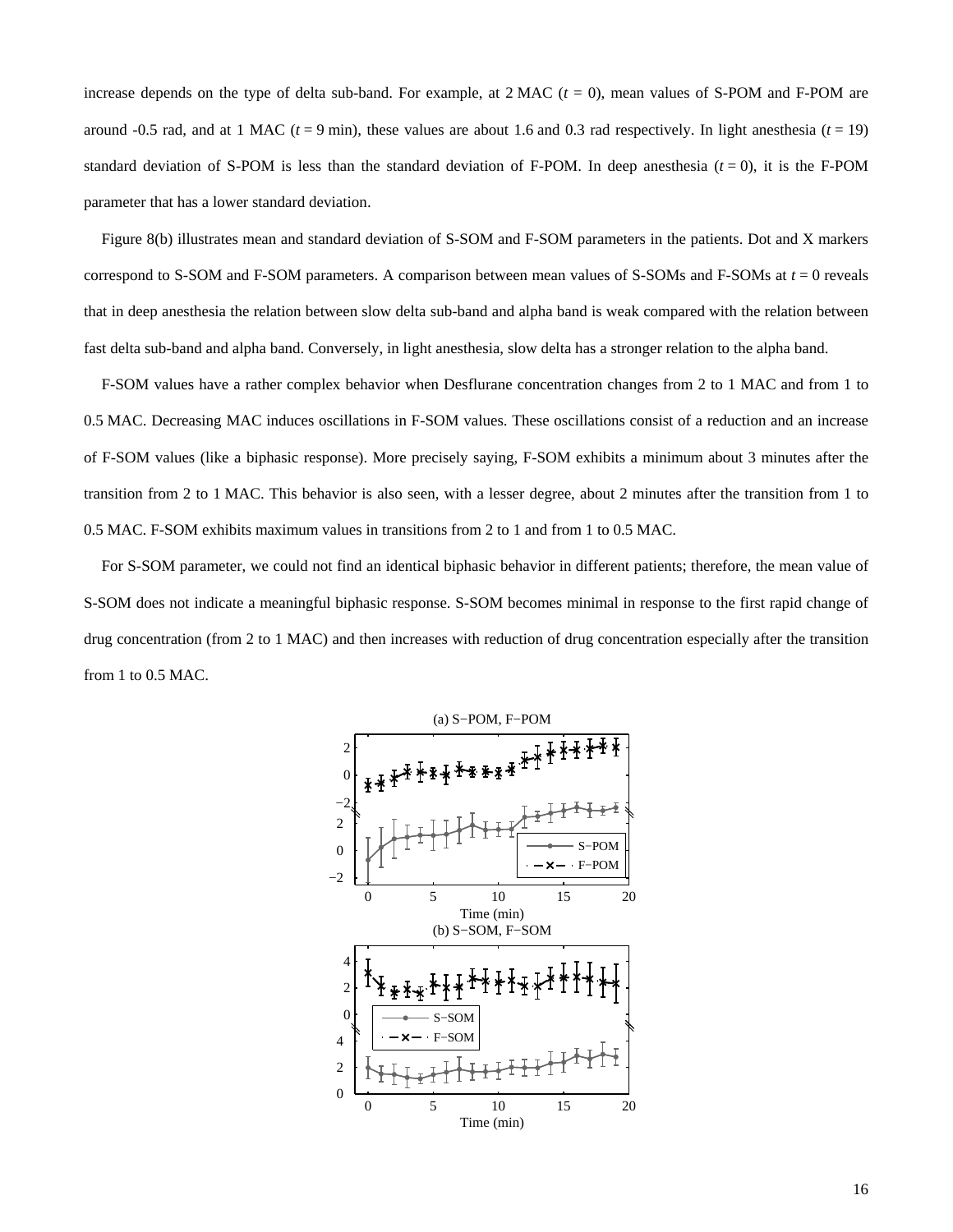<span id="page-16-0"></span>Figure 8 : Mean and standard deviation of S-POM and F-POM (part a) and S-SOM and F-SOM (part b) in all patients in every minute of EEG recording. When DOA reduces, S-POM and F-POM increase. The increase is more for S-POM than for F-POM. F-SOM has a biphasic response to each rapid change of anesthetic drug concentration. S-SOM becomes minimal in response to the first rapid change of drug concentration (from 2 to 1 MAC) and then increases with reduction of Desflurane concentration.

#### **3.3. Different delta sub-bands and their relating POM: Application to DOA monitoring**

In section [3.2](#page-14-1), it was pointed out that POM values change with DOA. This suggests that POM may be used for determining DOA. In order to determine DOA with POM data, it is necessary to study the characteristics of POM relating to different delta sub-bands in different DOA in order to find a proper delta sub-band for this purpose. To do so, we consider the three delta sub-band sets ( $\delta_f^{CS1}$ ), ( $\delta_f^{CS2}$ ) and ( $\delta_f^{CF}$ ) and compare their relating POMs and SOMs as indicated in [Figure 9.](#page-17-0) This figure consists of three columns and three rows. The first row is related to results obtained from  $(\delta_f^{\text{CS1}})$  set. The second and third rows are related to  $(\delta_f^{CS2})$  and  $(\delta_f^{CF})$  sets, respectively. In the first column of [Figure 9,](#page-17-0) mean POM values are illustrated in different depths of anesthesia at  $t = 0, 5, 9, 15$  and 19 minutes. For the sake of simplicity, these time indexes, which are related to stabilized anesthesia at 2, 1 and 0.5 MAC and the transitions, are referred to as stage 1, stage 2 and so on, respectively. For each given stage and *f*-index, mean value of POMs in all patients is obtained at that given time and the subsequent 30 sec (i.e. over 3 subsequent EEG epochs). The second column of [Figure 9](#page-17-0) is related to inter-patient variability of POM values. In order to quantify this variability, the standard deviation of POM values is calculated for each given stage and *f*-index. As before, each standard deviation value is calculated over 3 successive EEG epochs. Finally, the last column in [Figure 9](#page-17-0) is related to mean SOM values for the given stage and *f*-indexes.

It can be inferred from [Figure 9\(](#page-17-0)a1) that those ( $\delta_f^{\text{CS1}}$ ) sub-bands with upper edge frequencies less than about 1.5 Hz (i.e.  $\delta_{f \leq 1.5}^{CST}$ ), cannot distinguish well different stages of anesthesia at  $t = 0, 5, 9, 15$  and 19 minutes. Standard deviation of POM values in [Figure 9\(](#page-17-0)a2) also indicate that inter-patient variability of  $(\delta_{f\langle 1.5 \rangle}^{CS1})$  delta sub-bands are high especially from deep to moderate anesthesia. An increase in *f*-index from 1.5 to 4 Hz reduces the inter-patient variability of POM values in all stages of anesthesia. Reduction of inter-patient variability of POM values with *f*-index raises the following questions: 1) Are fast delta waves better than slow waves for quantifying DOA?, 2) Might it be due to interaction between very slow and slow delta activities that standard deviation of CS1-POMs are high in low-value *f*-indexes?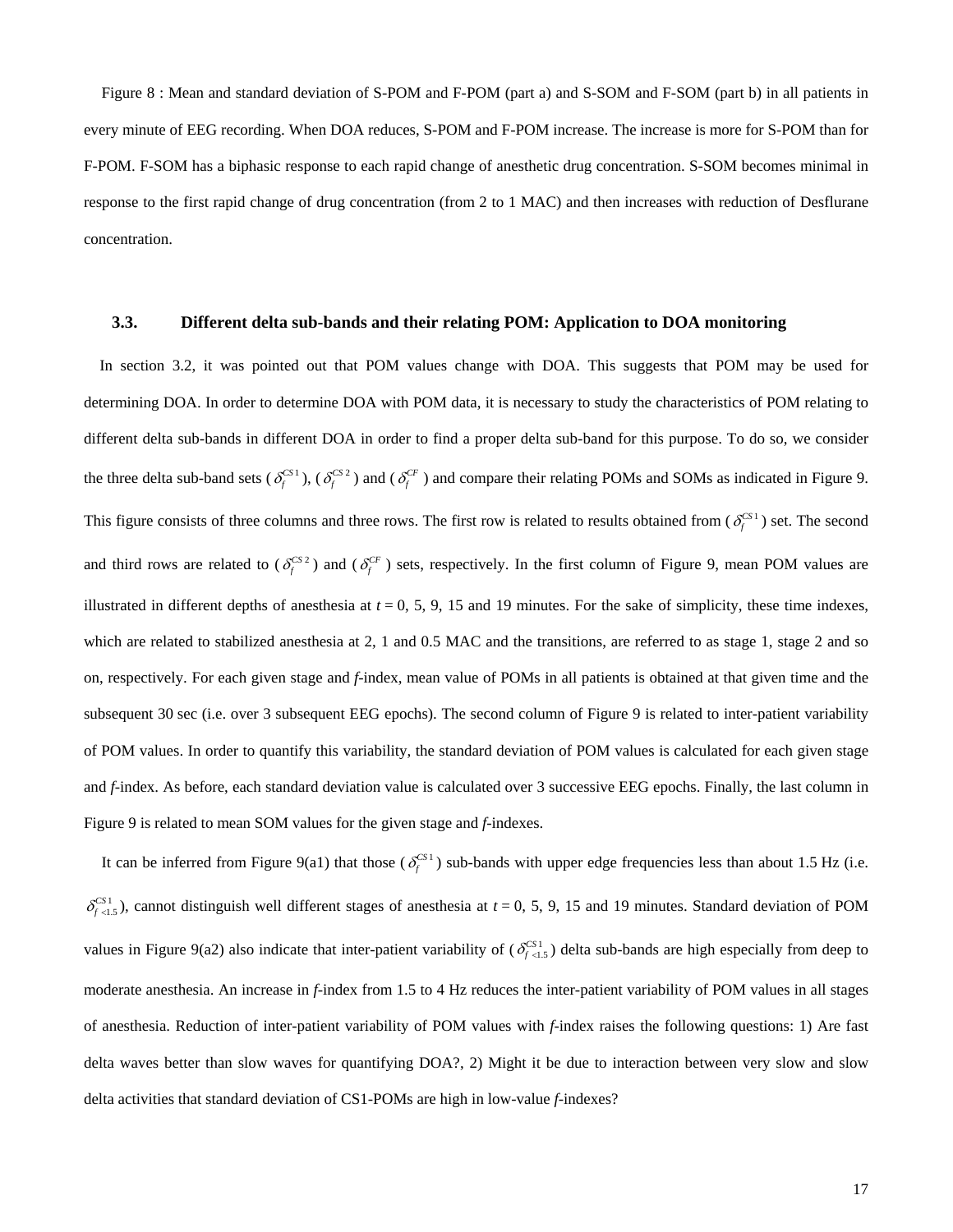$(\delta_f^{CS2})$  and  $(\delta_f^{CF})$  sub-bands have been designed to answer these questions. In  $(\delta_f^{CS2})$  sub-bands, very slow activities have been excluded from EEG activities and in  $(\delta_f^{CF})$  sub-bands, different formation of fast delta bands (with and without including slow delta band) are considered for being analyzed.



<span id="page-17-0"></span>Figure 9 : (Rows) results related to CS1, CS2 and CF delta sub-bands, respectively. (Columns) First column shows mean POM values in different times  $(t = 0, 5, 9, 15, 19, 19, 19)$  that are indicated by stage 1 to stage 5, respectively. For each given time and *f*-index, the mean POM is calculated based on POM values in all patients at that given time and the subsequent 30 sec. The second column is related to inter-patient variability of POM values. It is the standard deviation of POM values at each given time and *f*-index. The last column is related to mean SOM values.

A comparison between [Figure 9\(](#page-17-0)b1, b2) and [Figure 9\(](#page-17-0)a1, a2) reveals that discarding the very slow delta activities not only enhances the contrast between different stages of anesthesia, but also reduces the inter-patient variability of POM values. For example, for an *f*-index which is around 1 Hz, mean CS2-POM values in stages 1 and 2 are almost equal to -0.7 and 1.7 rad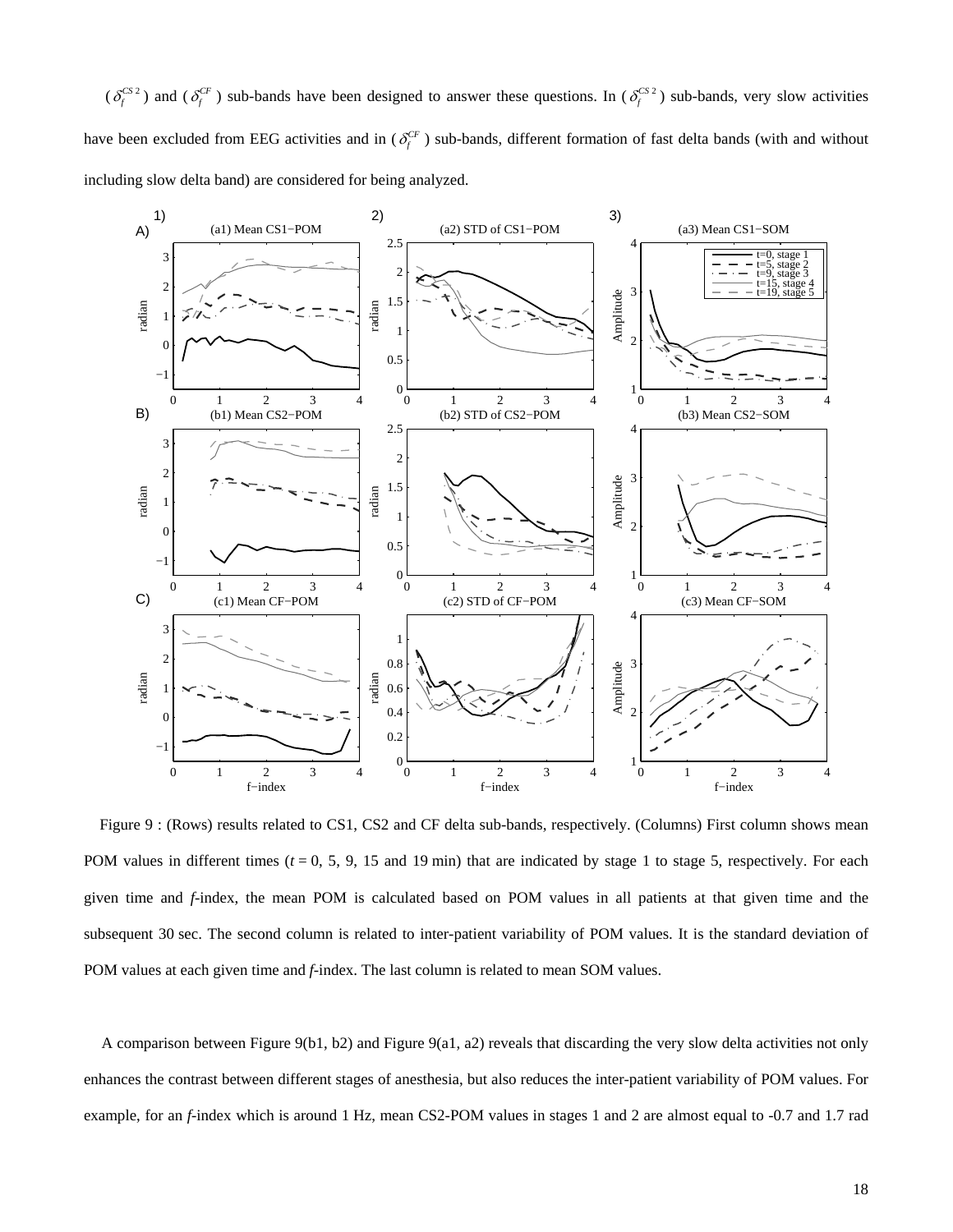respectively, while these values change to 0.2 and 1.2 rad, respectively, for  $\delta_{-1}^{CS1}$ . The inter-patient variability of CS2-POM is also lower than the inter-patient variability of CS1-POM in all stages of anesthesia when *f*-index is equal to 1 Hz.

One interesting point in [Figure 9](#page-17-0)(b2) is that the increase of *f*-index beyond 2 Hz, does not always reduce standard deviation of CS2-POM in stages 4 and 5 (notice the slight increase of std curve in stage 5). This may be an indication that fast delta activities may have inferior performances (in terms of standard deviation) than slow delta activities for determining DOA in light anesthesia (this is the case that was indicated in [Figure 8\)](#page-16-0). As a complementary viewpoint, mean values of CS2-SOM parameter in [Figure 9\(](#page-17-0)b3) also show that the performance of slow delta sub-bands can be better than the performance of fast delta sub-bands in light anesthesia because for those *f*-indexes greater than about 2 Hz, SOM values start to decrease in stages 4 and 5.

According to abovementioned observations from [Figure 9,](#page-17-0) it can be inferred that concatenations of faster delta sub-bands with slower delta sub-band (i.e. increasing the *f*-index in  $(\delta_f^{CS2})$  sub-bands) significantly improves the performance of determining DOA in deep and moderate anesthesia. However, in light anesthesia the performance is degraded a little bit. This indicates that basically, faster delta sub-bands must be better candidates for determining DOA than slower delta sub-bands. The structure of  $(\delta_f^{CF})$  sub-bands helps us to find out which combination of fast and slow delta sub-bands is reasonable for calculating POM and thus for determining DOA in different stages of anesthesia.

According to [Figure 9](#page-17-0)(c1) the performance of CF-POM for separating deep, moderate and light anesthesia is good for *f*indexes smaller than about 3.5 Hz. In terms of inter-patient variability of CF-POM values [\(Figure 9](#page-17-0)(c2)), results are not very good for *f*-indexes greater than 2.5 or less than 0.5 Hz. More precisely saying, an *f*-index which is greater than 2.5 Hz fails to give low standard deviation in light and deep anesthesia (stages 1, 4, 5), and an *f*-index which is less than 0.5 Hz, basically fails to yield a low standard deviation in deep and moderate anesthesia (stages 1 to 3). [Figure 9\(](#page-17-0)c3) also confirms deductions derived from [Figure 9](#page-17-0)(c2). For a high value *f*-index, SOM values are low in light and deep anesthesia, and for a low value *f*index, SOM values are low in moderate and deep anesthesia. It seems that a tradeoff between these two extremes which also yields a high SOM in deep anesthesia would be *f*-indexes between 1.2 and 2 Hz.

[Figure 10](#page-20-0)(a1-a3) illustrates POM signals of the patients for three delta sub-bands  $\delta_{0.8}^{CF}$ ,  $\delta_{1.8}^{CF}$  and  $\delta_{2.8}^{CF}$ . Thick lines are mean values of POM signals. These lines indicate that POM values increase monotonically with a decrease in DOA. Dispersion of POM signals show that the best performance of each sub-band (in terms of inter-patients variability) for determining DOA takes place in different stages of anesthesia as if they have complementary performances. In moderate anesthesia  $\delta_{2.8}^{CF}$  – related POM (CF28-POM) has the best performance, and in deep and light anesthesia best performances are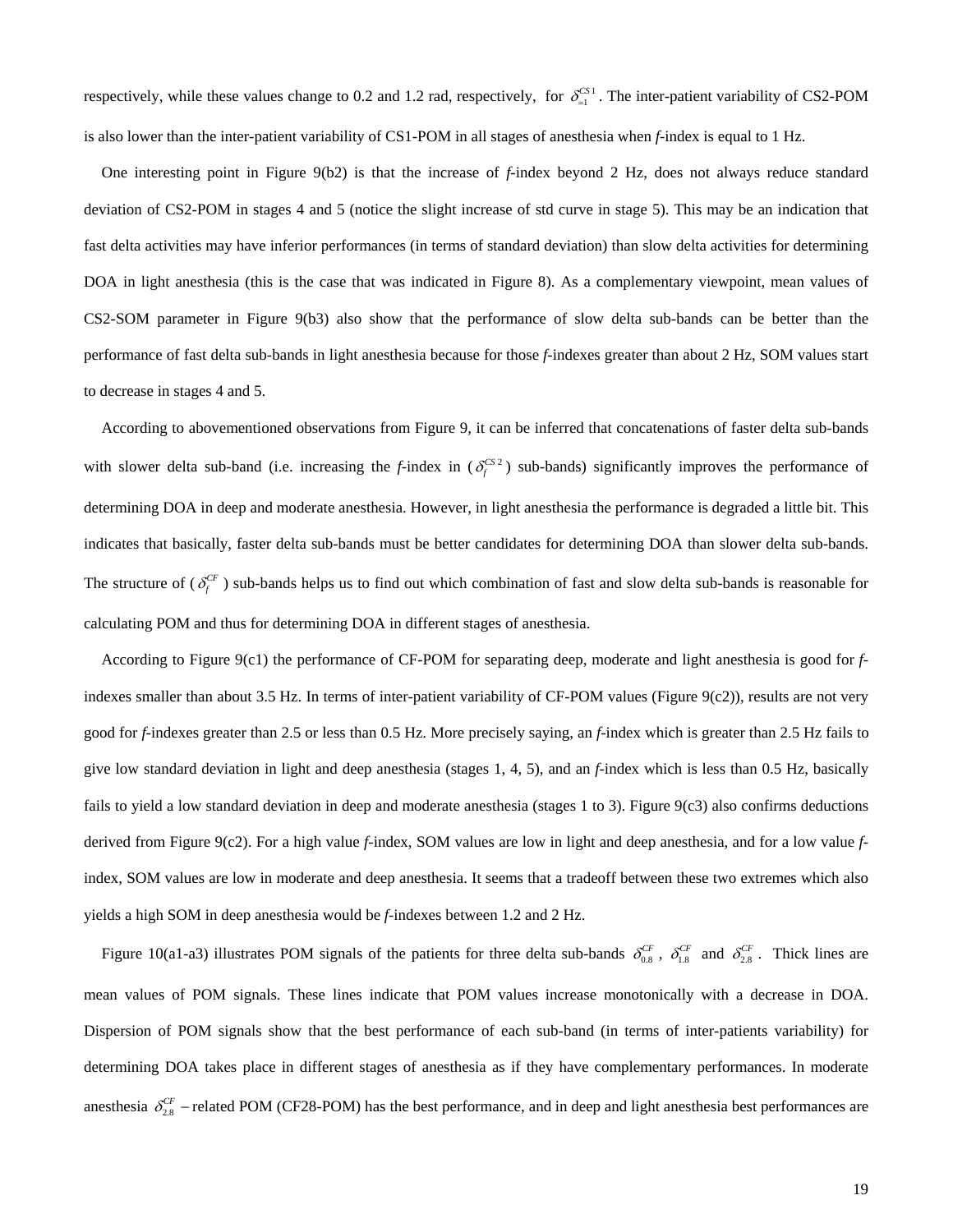obtained by  $\delta_{1.8}^{CF}$  – related POM (CF18-POM) and  $\delta_{0.8}^{CF}$  – related POM (CF08-POM), respectively. This is what we expected from [Figure 9](#page-17-0)(c2). In fact, in this figure, minimum values of the illustrated curves appear in different *f*-indexes. In deep anesthesia (stage 1) the minimum is around 1.7 Hz, in moderate anesthesia (stages 2, 3) the minimum is around 3 Hz, and in light anesthesia (stages 4, 5) the minimum is around 0.7 Hz.

[Figure 10\(](#page-20-0)b) illustrates BIS™ indexes and their mean values (thick line) in every minute of EEG recording. Inter-patient variability of BIS™ index is higher in light anesthesia than in deep and moderate anesthesia. In addition, there are some patients for whom BIS™ indexes at 2 MAC are higher than BIS™ indexes at 1 MAC, and as a consequence, mean values of BIS™ indexes do not increase monotonically with a decrease in DOA.

For a quantitative comparison between the inter-patient variability of BIS™ index and POM values, we normalized POM and BIS™ values of the patients by their respective dynamic ranges to equalize parameters scales and then derived their normalized standard deviations (NSD) as follows:

$$
\text{NSD}(t) = \frac{\text{SD}(t)}{\text{Dynamic Range}} = \frac{\sqrt{\frac{1}{P-1} \sum_{p=1}^{P} (X_{p}(t) - \bar{X}_{p}(t))^{2}}}{\max(X_{p}(t))|_{\forall_{t,p}} - \min(X_{p}(t))|_{\forall_{t,p}}}
$$

where *X* may represent either CF08-POM, CF18-POM, CF28-POM or BIS<sup>TM</sup>.  $p$  is the patient index which vary between 1 and  $P = 10$ . The nominator represents the standard deviation of the parameter X at a given time, and the denominator expresses maximum range of that parameter in all patients during the twenty-minute EEG recordings.

[Figure 10](#page-20-0)(c) depicts NSD values of CF08-POM, CF18-POM, CF28-POM and BIS™ parameters in the five mentioned stages of anesthesia. NSD value of BIS<sup>™</sup> parameter reaches its minimum and maximum values in stage 2 and stage 5, respectively. The lowest NSD value in stages 4 and 5 (light anesthesia) is obtained by CF08-POM. CF28-POM has the lowest NSD values in stages 2 and 3 (moderate anesthesia), and finally in stage 1 (deep anesthesia) the lowest NSD value is rated to CF18-POM.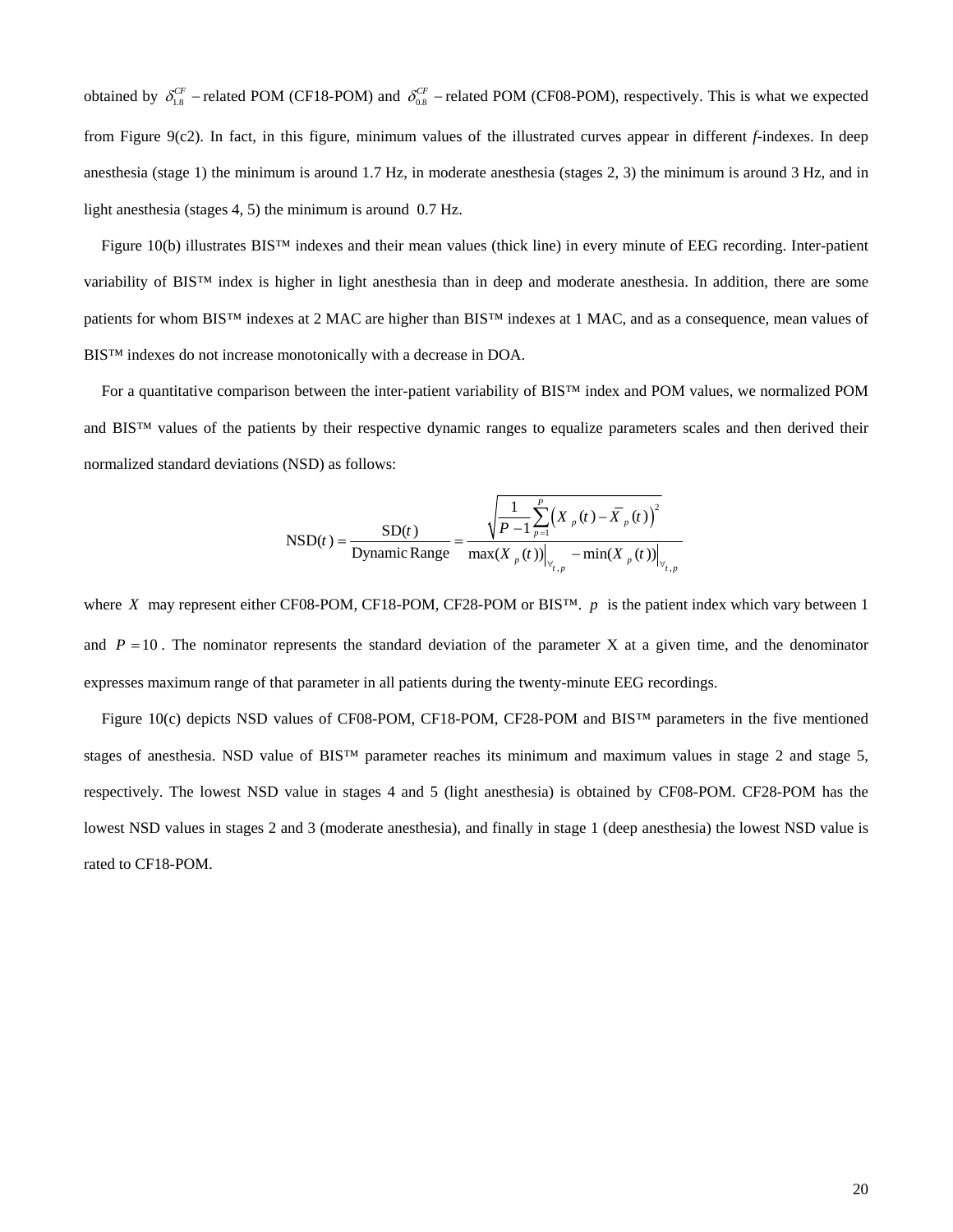

<span id="page-20-0"></span>Figure 10 : (a1-a3) CF-POM values relating to  $\delta_{0.8}^{CF}$ ,  $\delta_{1.8}^{CF}$  and  $\delta_{2.8}^{CF}$  (CF08-POM, CF18-POM and CF28-POM) obtained in all patients during the 20-minute EEG recording protocol. Thick lines indicate mean values of POMs. (b) BIS indexes and their mean value obtained in same patients with Aspect XP™ machine. (c) Normalized standard deviations of POM values relating to  $\delta_{0.8}^{CF}$ ,  $\delta_{1.8}^{CF}$ ,  $\delta_{2.8}^{CF}$  delta sub-bands and BIS indexes in five stages of anesthesia at  $t = 0, 5, 9, 15$  and 19 min.

#### **4. DISCUSSION**

Analysis of SOM data shows that there are different delta sub-bands that may modulate alpha oscillations. Recognizing such distinguishable delta sub-bands is an indication that EEG delta waves may contain different activities induced by two or more different mechanisms in the brain. However, these mechanisms may not necessarily be independent from each other. Mechanisms underlying the production of these different delta sub-bands may work together or even have modulation effects on each other as they have on EEG oscillations in alpha band.

Dividing the delta band into different sub-bands by the SOM criterion seems to have some advantages over splitting the delta band by EEG power criterion. By SOM criterion, delta wave components are in fact separated according to their neurophysiologic roles. Here, this neurophysiologic function is the modulation of alpha waves. By the EEG power criterion, it is not easy to separate delta sub-bands and to distinguish their boundaries. We may even miss a sub-band where two (or more) EEG underlying mechanisms generate activities with overlapping frequency components. On the contrary, SOM can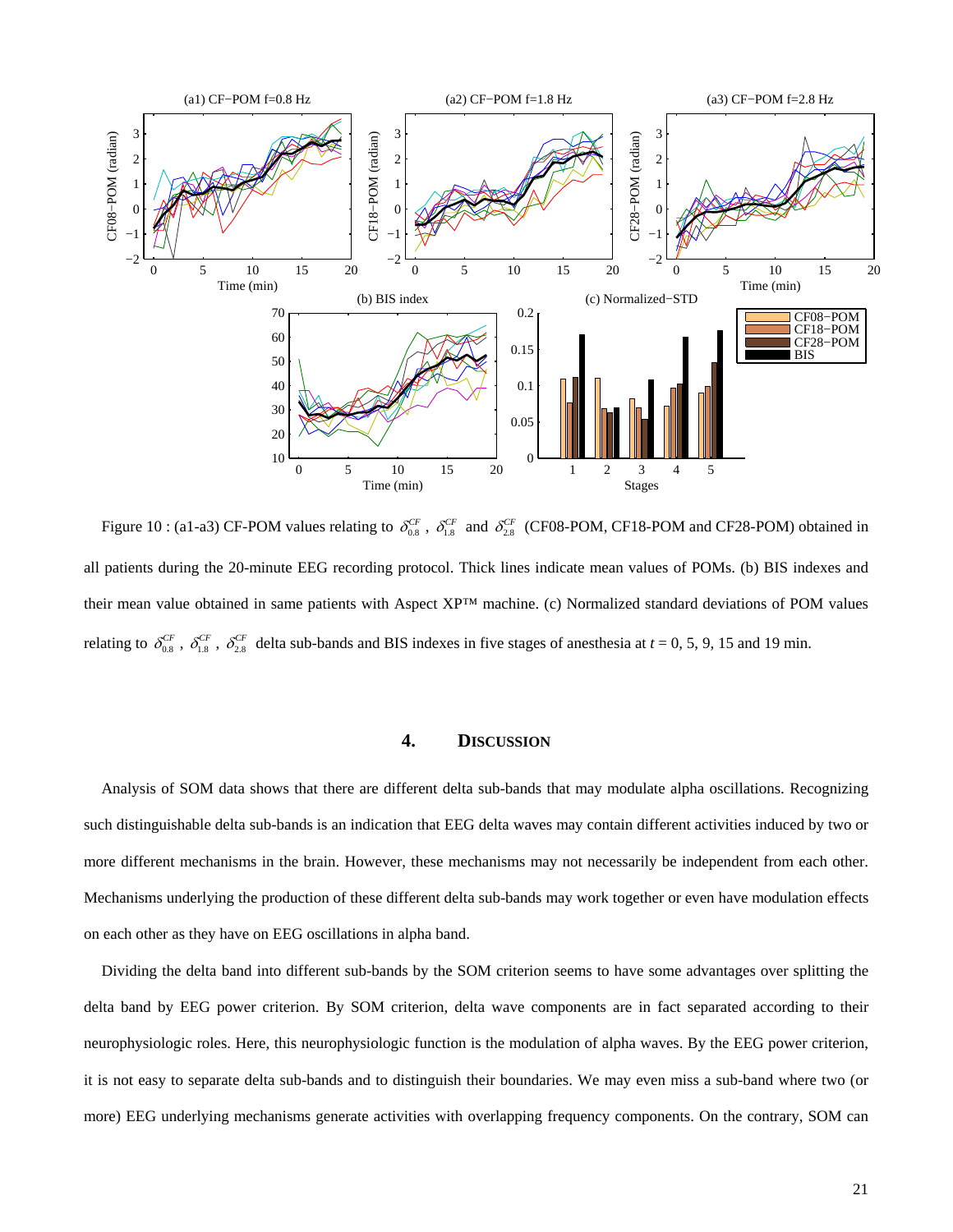better distinguish these mechanisms. Basically, SOM is low for overlapping frequency components, and it is high for those frequencies that mainly belong to only one of the EEG underlying mechanisms. This, increases the chance of separating delta sub-bands from each other. Indeed, interacting between different EEG underlying mechanisms causes generation of "noisy" MSs at overlapped frequencies. These frequencies indicate boundary frequencies of each underlying mechanism, and thus boundary frequencies of EEG sub-bands. SOM leads us to a better physiologically-based method for identifying delta subband boundaries. Based on this approach we could show that if DOA decreases, slow delta band moves a bit to higher frequencies [\(Figure 7\)](#page-14-0).

POM can be treated as a parameter that gives us some insights into status of information processing and time-coding in the brain. For example, F-POM can indicate the time-lag between the generation of a fast delta wave or clocklike delta oscillation ( $\sim$  2 – 3 Hz) in the cortex and thalamus, respectively, and alpha activities that are generated in the thalamus (Steriade, Dossi et al. 1991; Steriade, Nunez et al. 1993; Timofeev and Steriade 1996). This kind of time-coding information could not be extracted from the power spectrum of delta and alpha waves (the mostly used tool for determining DOA). It was shown that F-POM changes from a negative value at 2 MAC to a positive value at 1 MAC. This rapid inversion of the phase might be an indication of the change of the location of mechanisms generating delta waves with DOA. Our hypothesis is that at 2 MAC, delta waves are mainly stereotyped clocklike rhythms originating in thalamic areas, and at 1 MAC delta waves are mainly related to cortical areas. Indeed, from the literature we know that clocklike delta oscillations are generated when thalamus cells are in hyperpolarized state (Steriade, Dossi et al. 1991; Steriade, Contreras et al. 1993). Possibly, in deep Desflurane anesthesia this condition can be fulfilled and thalamic cells can be hyperpolarized. As supporting arguments for this issue, firstly, it is known that anesthetic agents prolong the decay time of GABA<sub>A</sub> receptor, and have inhibitory effects on brain cells (Hentschke, Schwarz et al. 2005); secondly, it has been shown that when anesthesia deepens, delta waves become more rhythmic (Constant, Seeman et al. 2005; Molaee-Ardekani, Shamsollahi et al. 2006), and thus they are more similar to clocklike rhythms that are originated in the thalamus.

Our findings in this study can be employed in the physiologically-based mean-field modeling of brain electrical activities in general anesthesia. Modulation of alpha band oscillations concurrently by very slow, slow and fast delta bands activities is a characteristic of the EEG that, to our knowledge, has not been considered yet in mean-field models designed for EEG signals in anesthesia (Steyn-Ross, Steyn-Ross et al. 2004; Bojak and Liley 2005; Foster, Bojak et al. 2008). However, recently the switching behavior of neural populations to UP and DOWN states in the delta frequency range, which may trigger the modulation of alpha oscillations, and its possible underlying mechanisms have been addressed without studying the relation between slow and fast components of EEG signals (Molaee-Ardekani, Senhadji et al. 2007; Wilson, Barry et al.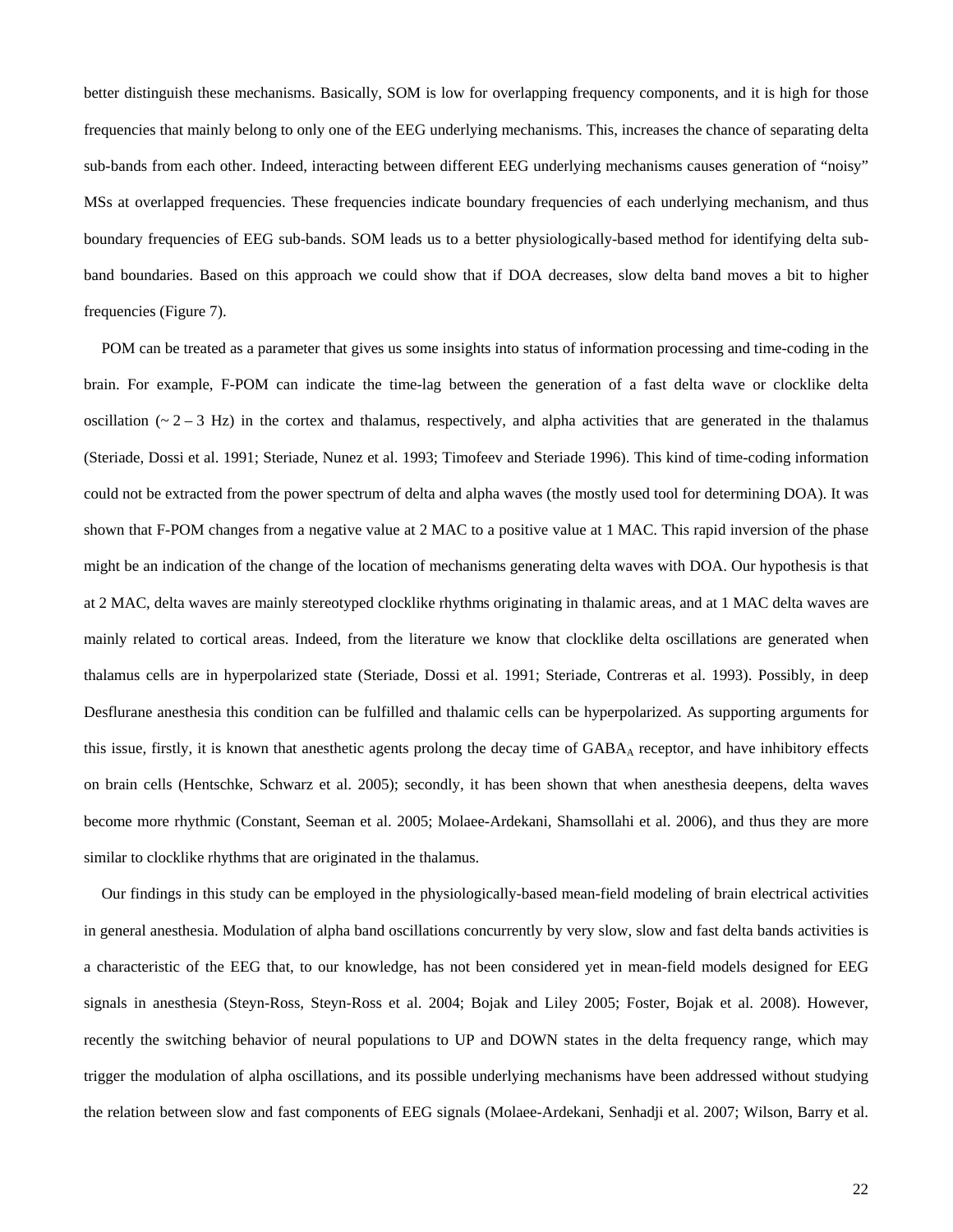2008; Hutt and Longtin 2009). Mechanisms which make relations between slow and fast EEG components still need to be better characterized, and to be modeled mathematically in mean-field models.

Our study suggests that putting time-coding information of brain activities beside other more conventional parameters that are used for determining DOA such as BIS™ index, spectral edge frequency and median frequency (Senhadji, Wodey et al. 2002) might leads us to improve the performance of determining DOA in some stages of anesthesia. However, this does not imply that time-coding information (here, POM) can be used alone for determining DOA because in some periods of times the desired time-coding information may be missed or interfered with other time-codings in the brain (especially, in transition states where the strength of time-codings become very low) and thus, results will not be trustable.

In this study, we considered different formations of slow delta sub-bands and fast delta sub-bands in order to find a delta sub-band that its corresponding POM has the best performance for determining DOA in different stages of anesthesia. It seems that there is no single delta sub-band with the best performance in different DOA. Results show that POMs relating to very slow sub-band are less correlated with DOA; POMs relating to slow delta sub-band are not good for determining DOA in deep anesthesia; and, POMs relating to fast delta sub-band do not have the best performance in light anesthesia but a reasonable performance. Consequently, these arguments imply that a fast delta sub-band (e.g.  $\delta_{1.8}^{CF}$ ) is the best choice among different delta sub-bands that we analyzed. In addition, this study implicitly suggests that better methods should be found to combine the time-coding information relating to alpha and slow delta waves and the information which exists in the relationship between alpha and fast delta waves.

#### **ACKNOWLEDGEMENTS**

Part of this work has been supported by the French Ministry of Foreign Affairs via the French Embassy in Tehran, Iran, and the center for international research and collaboration (ISMO), and by Egid-Gundishapur program.

## **REFERENCES**

- Achermann, P. and A. A. Borbely (1997). "Low-frequency (< 1 Hz) oscillations in the human sleep electroencephalogram." Neuroscience **81**(1): 213-22.
- Benoit, O., A. Daurat, et al. (2000). "Slow (0.7-2 Hz) and fast (2-4 Hz) delta components are differently correlated to theta, alpha and beta frequency bands during NREM sleep." Clinical Neurophysiology **111**(12): 2103-2106.
- Bojak, I. and D. T. Liley (2005). "Modeling the effects of anesthesia on the electroencephalogram." Phys Rev E Stat Nonlin Soft Matter Phys **71**(4 Pt 1): 041902.
- Bruhn, J., T. W. Bouillon, et al. (2000). "Bispectral index (BIS) and burst suppression: revealing a part of the BIS algorithm." J Clin Monit Comput **16**(8): 593-6.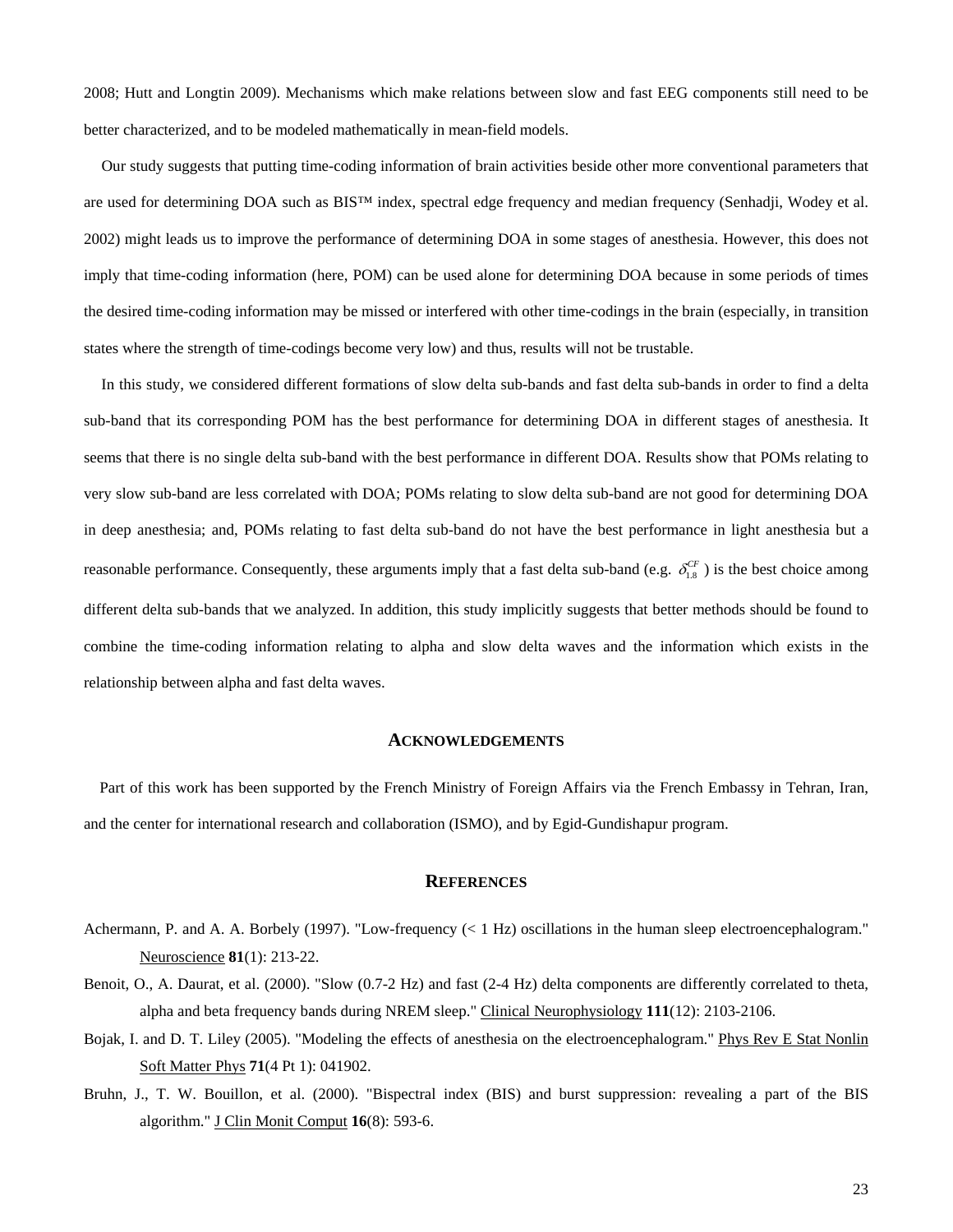Constant, I., R. Seeman, et al. (2005). "Sevoflurane and epileptiform EEG changes." Paediatr Anaesth **15**(4): 266-74.

- Fell, J., H. Elfadil, et al. (2002). "Human scalp recorded sigma activity is modulated by slow EEG oscillations during deep sleep." Int J Neurosci **112**(7): 893-900.
- Foster, B. L., I. Bojak, et al. (2008). "Population based models of cortical drug response: insights from anaesthesia." Cogn Neurodyn **2**(4): 283-96.
- Hentschke, H., C. Schwarz, et al. (2005). "Neocortex is the major target of sedative concentrations of volatile anaesthetics: strong depression of firing rates and increase of GABAA receptor-mediated inhibition." Eur J Neurosci **21**(1): 93- 102.
- Hutt, A. and A. Longtin (2009). "Effects of the anesthetic agent propofol on neural populations." Cogn Neurodyn.
- Mapleson, W. W. (1996). "Effect of age on MAC in humans: a meta-analysis." Br J Anaesth **76**(2): 179-85.
- Molaee-Ardekani, B., L. Senhadji, et al. (2007). "Brain activity modeling in general anesthesia: enhancing local mean-field models using a slow adaptive firing rate." Phys Rev E Stat Nonlin Soft Matter Phys **76**(4 Pt 1): 041911.
- Molaee-Ardekani, B., M. B. Shamsollahi, et al. (2006). An Investigation on Different EEG Patterns From Awake to Deep Anesthesia: Application to improve methods of determining depth of anesthesia. World Congress on Medical Physics and Biomedical Engineering 2006. S. I. Kim and T. S. Suh. New York, Springer Berlin Heidelberg. **14/1:**  909-912.
- Molle, M., L. Marshall, et al. (2002). "Grouping of spindle activity during slow oscillations in human non-rapid eye movement sleep." J Neurosci **22**(24): 10941-7.
- Morimoto, Y., S. Hagihira, et al. (2004). "The relationship between bispectral index and electroencephalographic parameters during isoflurane anesthesia." Anesth Analg **98**(5): 1336-40, table of contents.
- Oppenheim, A. V., R. W. Schafer, et al. (1999). Discrete-Time Signal Processing, Prentice Hall; 2nd edition.

Orfanidis, S. J. (1995). Introduction to Signal Processing, Prentice-Hall; International Ed edition.

- Proakis, J. G. and D. K. Manolakis (2006). Digital Signal Processing: Principles, algorithms and applications, Prentice Hall, 4th Edition.
- Rampil, I. J. (1998). "A primer for EEG signal processing in anesthesia." Anesthesiology **89**(4): 980-1002.
- Senhadji, L., E. Wodey, et al. (2002). "Monitoring approaches in general anesthesia: a survey." Crit. Rev. Biomed. Eng. **30**(1-3): 85-97.
- Sigl, J. C. and N. G. Chamoun (1994). "An introduction to bispectral analysis for the electroencephalogram." J Clin Monit **10**(6): 392-404.
- Steriade, M. (2006). "Grouping of brain rhythms in corticothalamic systems." Neuroscience **137**(4): 1087-106.
- Steriade, M., F. Amzica, et al. (1996). "Synchronization of fast (30-40 Hz) spontaneous cortical rhythms during brain activation." J Neurosci **16**(1): 392-417.
- Steriade, M., D. Contreras, et al. (1993). "The slow (< 1 Hz) oscillation in reticular thalamic and thalamocortical neurons: scenario of sleep rhythm generation in interacting thalamic and neocortical networks." J Neurosci 13(8): 3284-99.
- Steriade, M., R. C. Dossi, et al. (1991). "Network modulation of a slow intrinsic oscillation of cat thalamocortical neurons implicated in sleep delta waves: cortically induced synchronization and brainstem cholinergic suppression." J Neurosci **11**(10): 3200-17.
- Steriade, M., A. Nunez, et al. (1993). "Intracellular analysis of relations between the slow  $(< 1$  Hz) neocortical oscillation and other sleep rhythms of the electroencephalogram." J. Neurosci. **13**(8): 3266-3283.